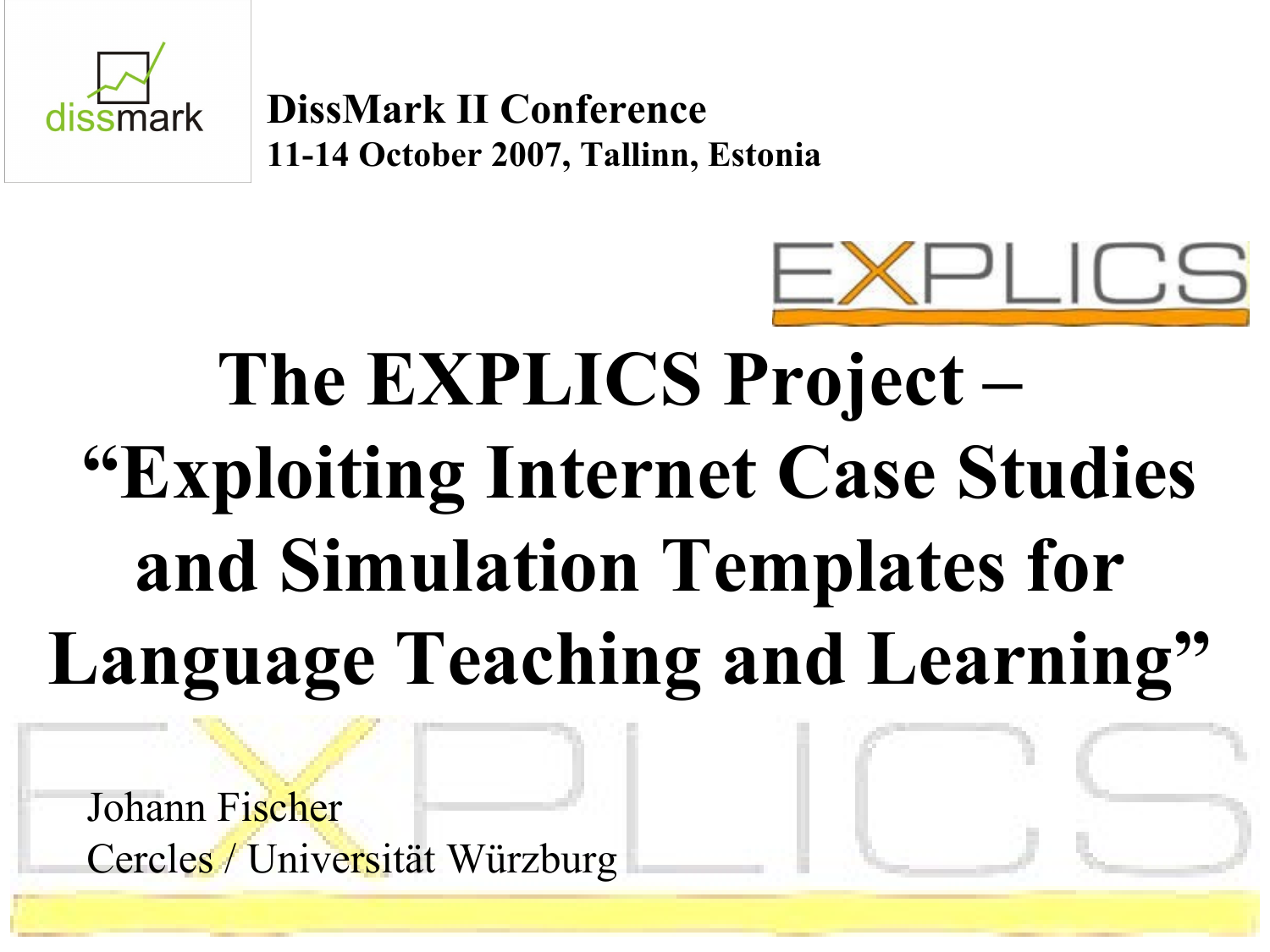

#### **The EXPLICS Project:**

### **"Exploiting Internet Case Studies and Simulation Templates for Language Teaching and Learning"**

### LINGUA 2 project, 2005-2008

- $\geq 16$  partners in 12 countries
- $\triangleright$  co-ordinating institution: Universität Tübingen  $\rightarrow$ Universität Würzburg / DE
- $\triangleright$  web-based case studies and simulations in 11 languages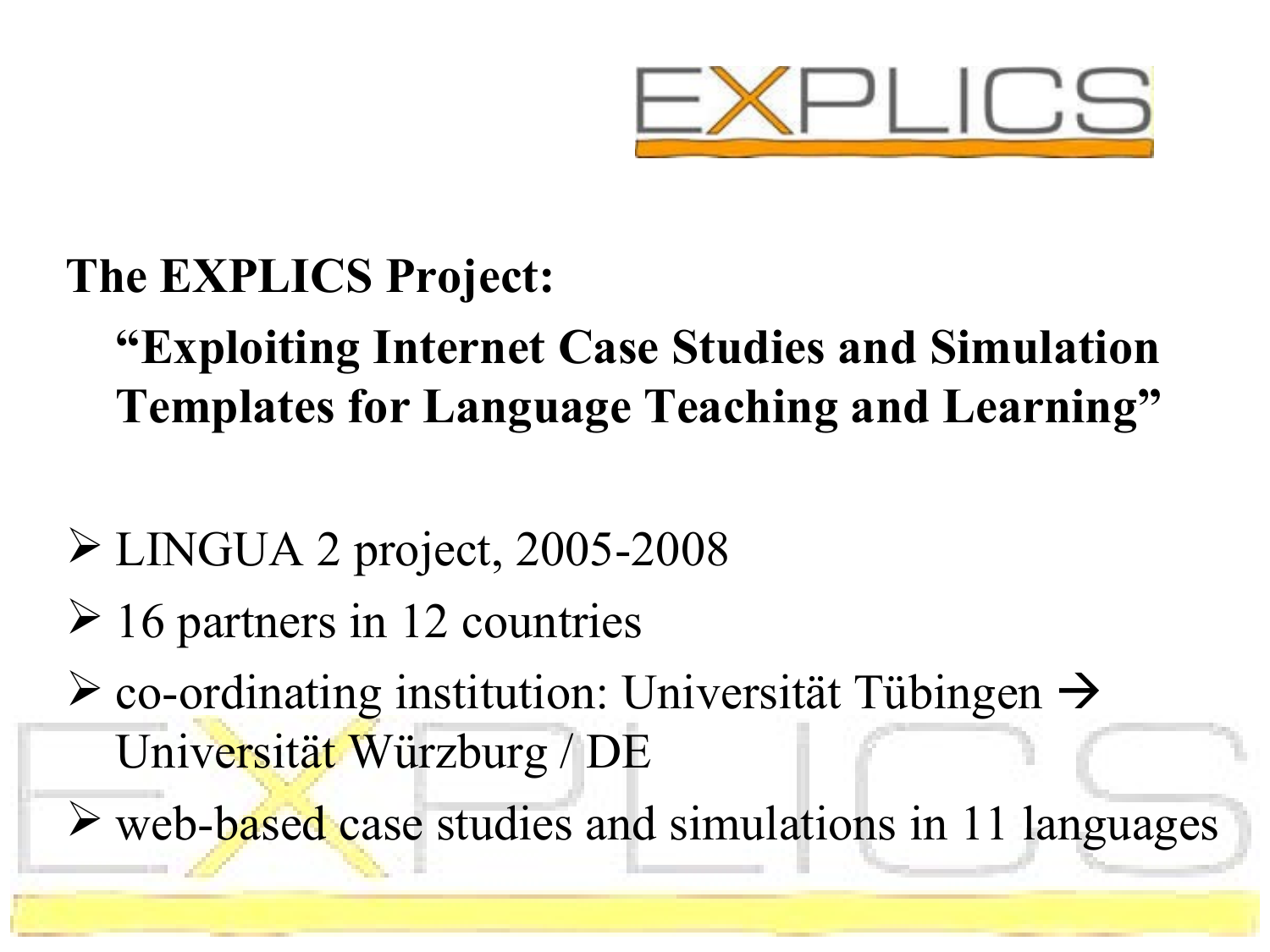

### **EXPLICS products:**

Case studies and simulations in 11 languages:

- English, French, German, Italian, Spanish (CEFR levels B and C)
- Portuguese and Swedish (CEFR levels A and B) Czech, Finnish, Polish, Slovak (CEFR level A)

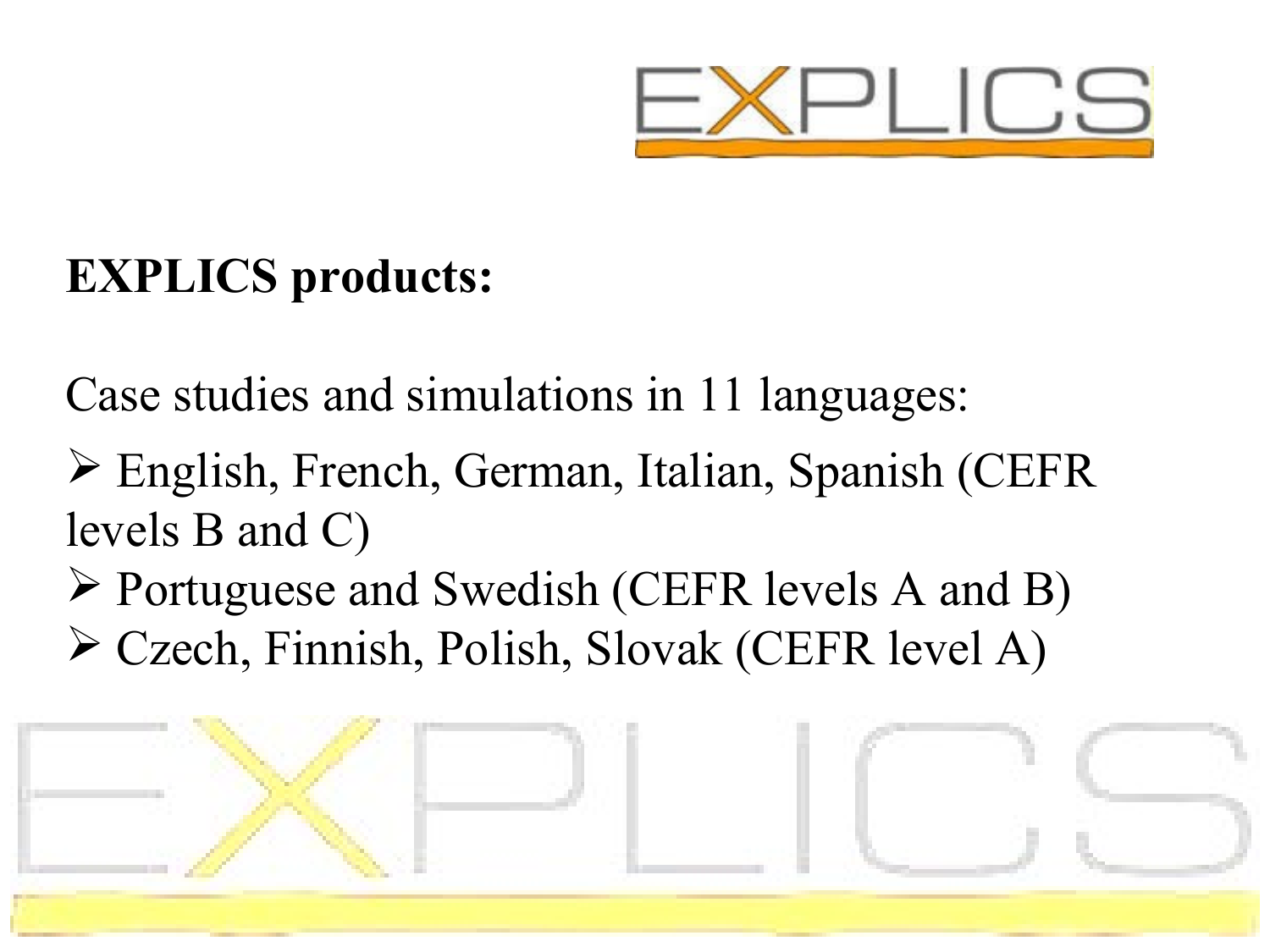

### **Definition of case study:**

# *analysis of an (authentic) problem / dilemma in a given situation to which no single or correct solution exists*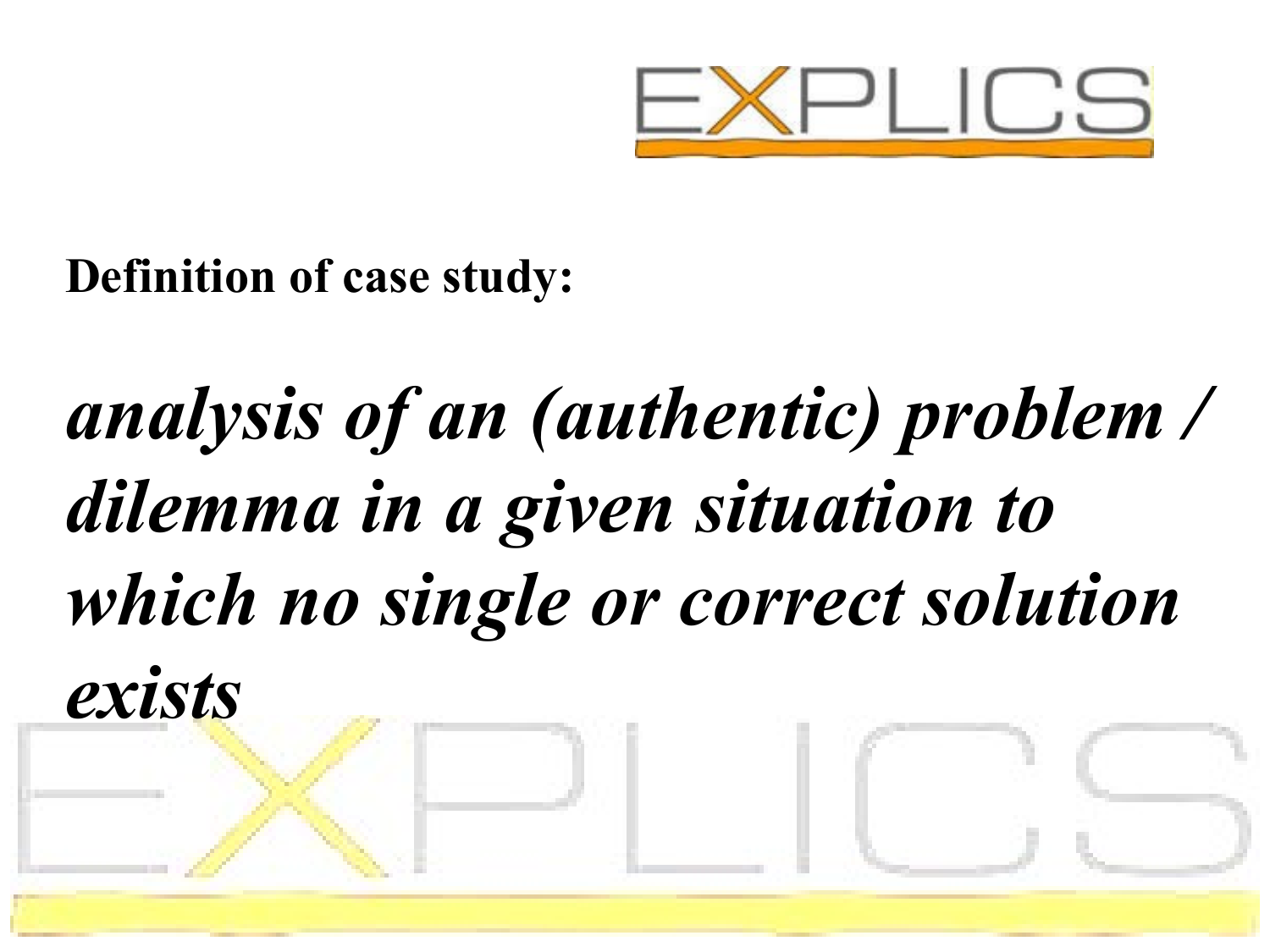

### **Definition of case study:**

*"Darstellung einer konkreten Situation aus der betrieblichen Praxis oder dem Alltagsleben, die anhand bestimmter Tatsachen, Ansichten und Meinungen dargestellt wird, auf deren Grundlagen eine Entscheidung getroffen werden muss."*

Kaiser (1983: 20)

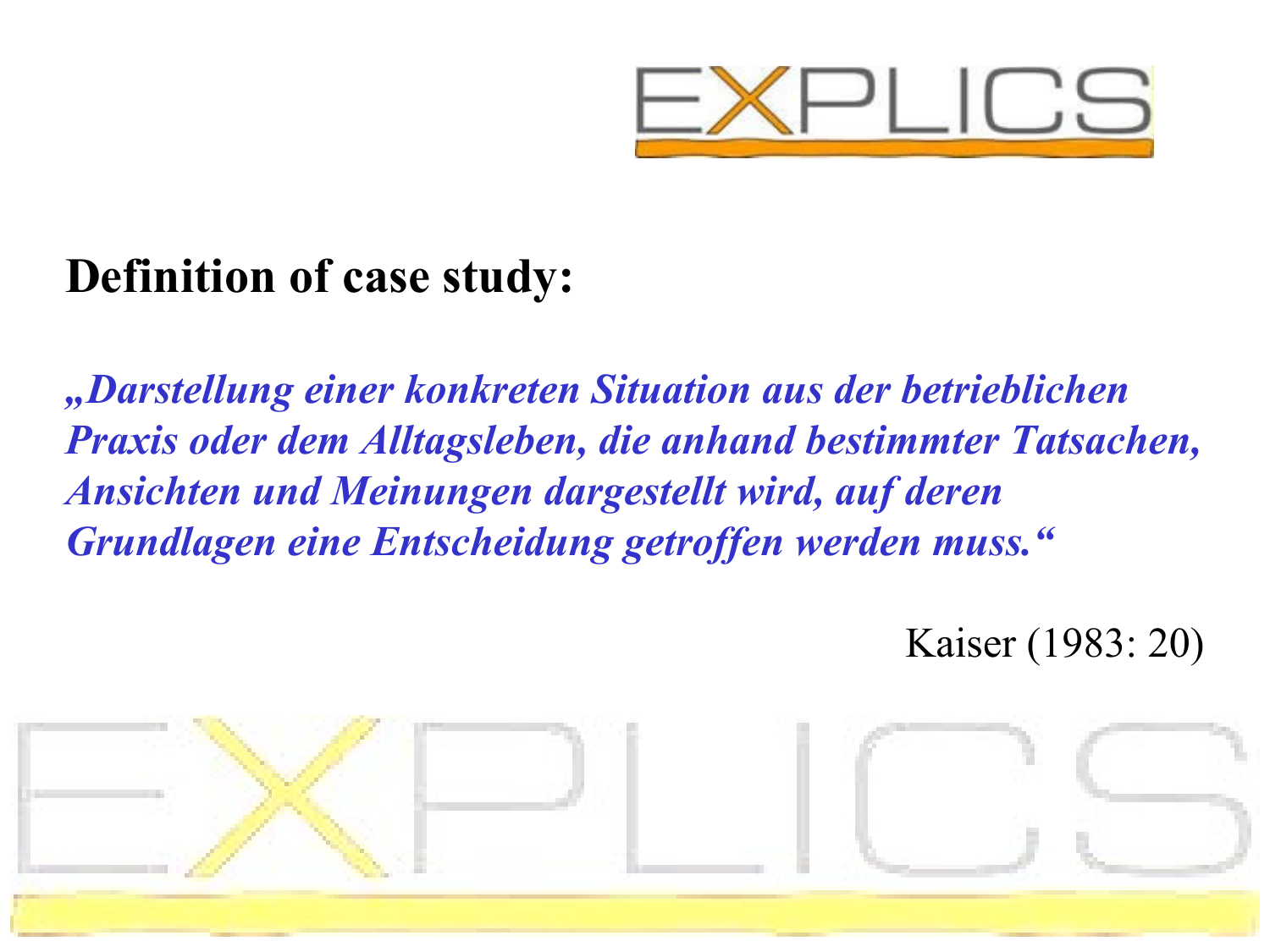

### **Kaiser's (1983: 20) definition of case study – English translation:**

*"Presentation of a concrete situation taken from professional or everyday life, which is displayed through specific facts, attitudes and opinions, on the basis of which a decision has to be taken."*

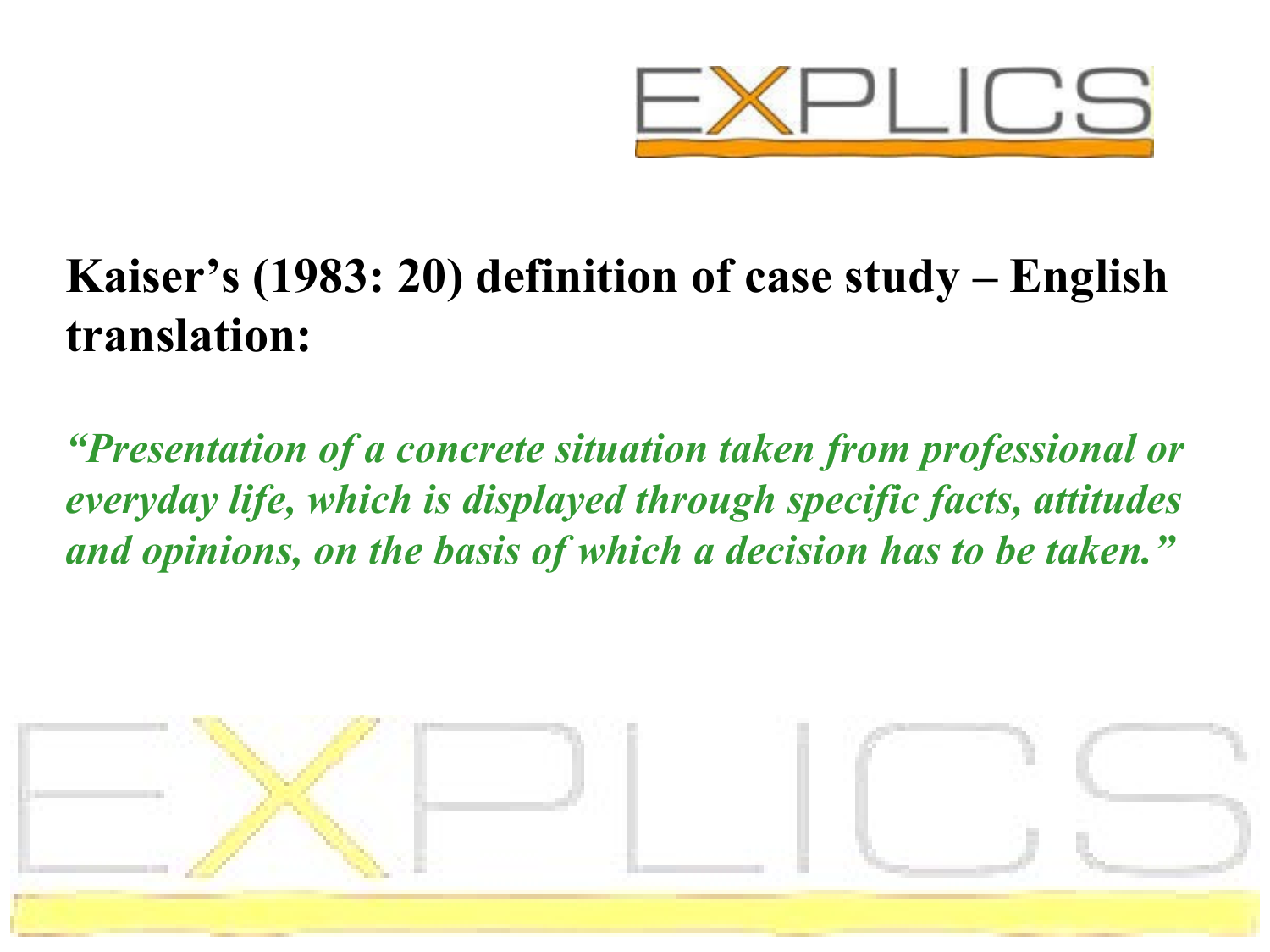

### **Definition of global simulation:**

*« Une simulation globale est un protocole ou un scénario cadre qui permet à un groupe d'apprenants pouvant aller jusqu'à une classe entière d'une trentaine d'élèves, de créer un univers de référence – un immeuble, un village, une île, un cirque, un hôtel – de l'animer de personnages en interaction et d'y simuler toutes les fonctions du langage que ce cadre, qui est à la fois un lieuthème et un univers du discours, est susceptible de requérir. »*

Debyser (1996: IV)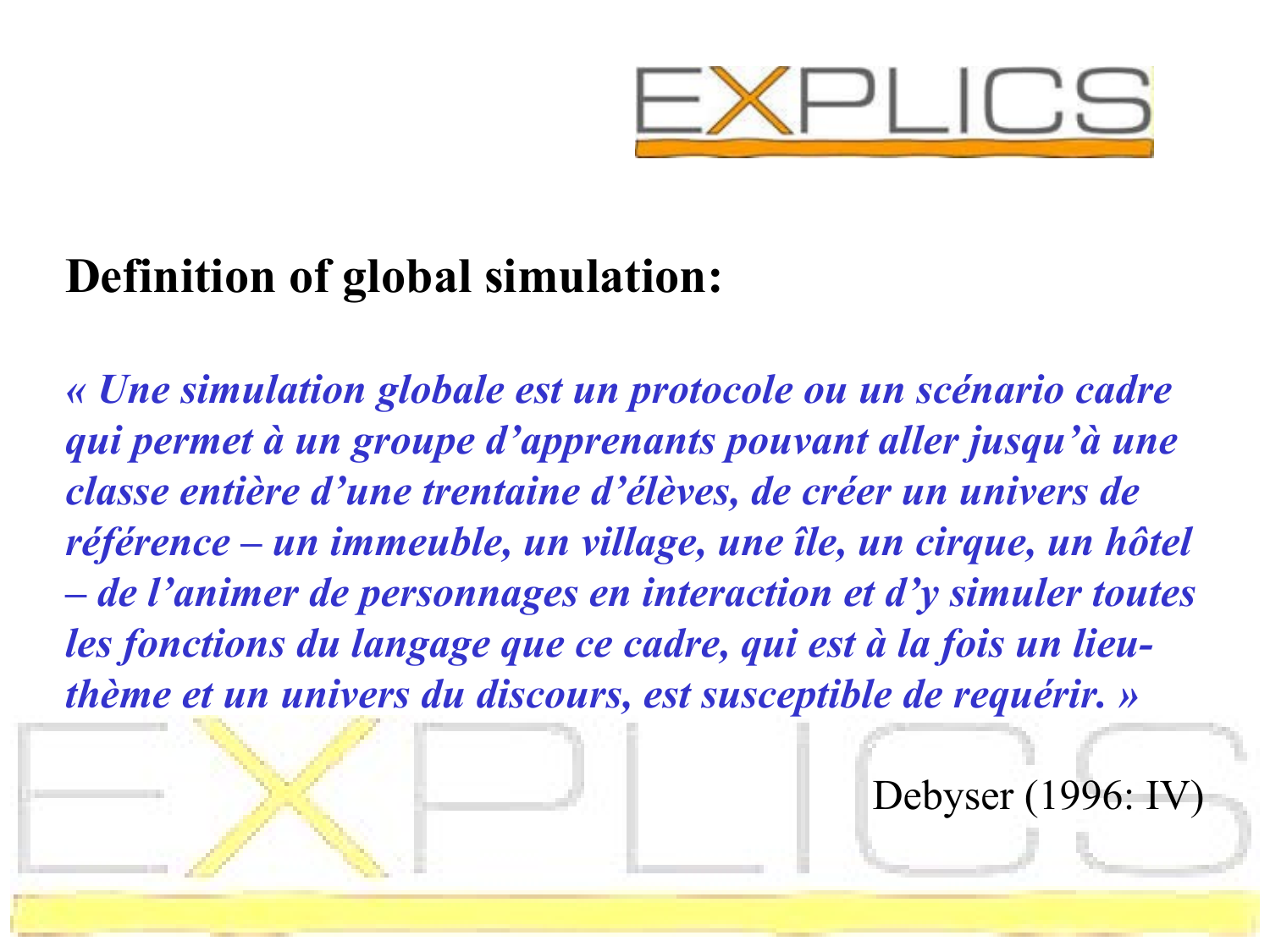

### **Debyser's (1996: IV) definition of global simulation – English translation:**

*" A global simulation is a script or a scenario framework which allows a group of learners, up to a whole class of about 30 students, to create a universe of reference – an apartment block, a village, an island, a circus, a hotel –, to animate it with characters interacting with each other and to simulate all language functions which are probably needed within this framework, which is at the same time a thematic place and a universe of communication."*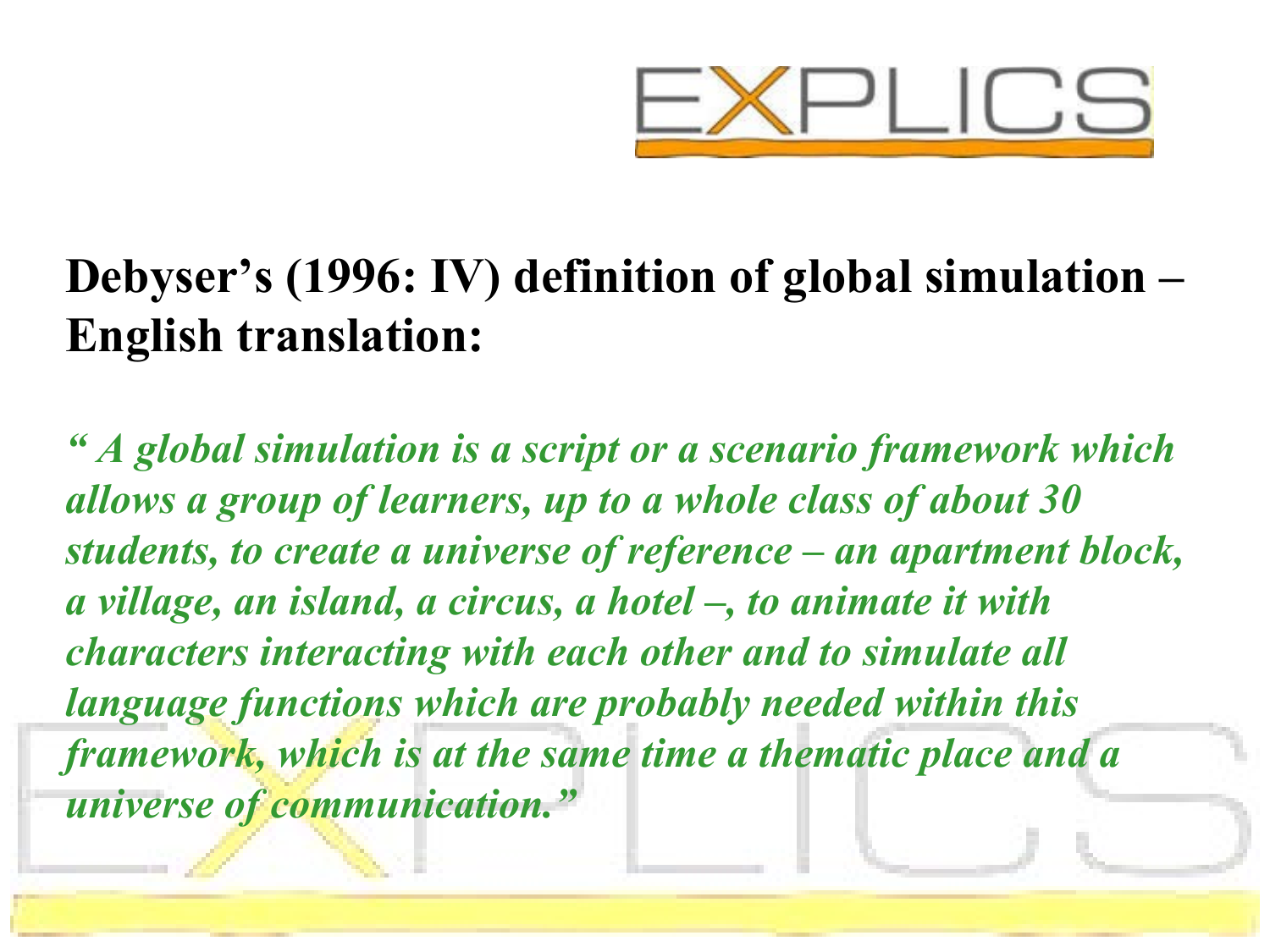

### **Methodology / underlying principles:**

based on:

 $\triangleright$  task-oriented language teaching & learning  $\triangleright$  problem-based teaching & learning  $\triangleright$  authenticity of text material and situations

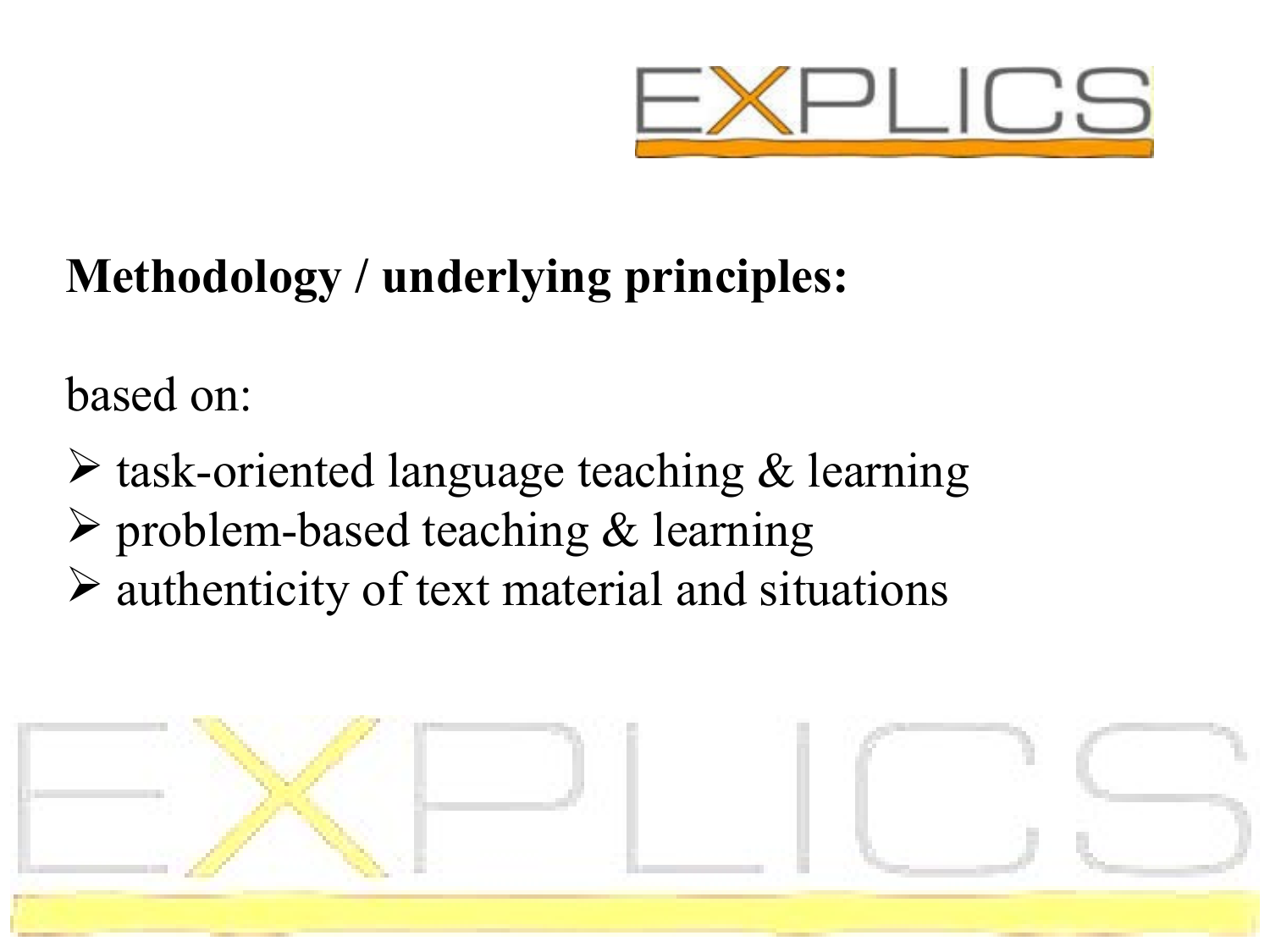

### **EXPLICS products:**

- $\triangleright$  general language teaching
- $\triangleright$  LSP teaching
- web-based
- some: audio / video files

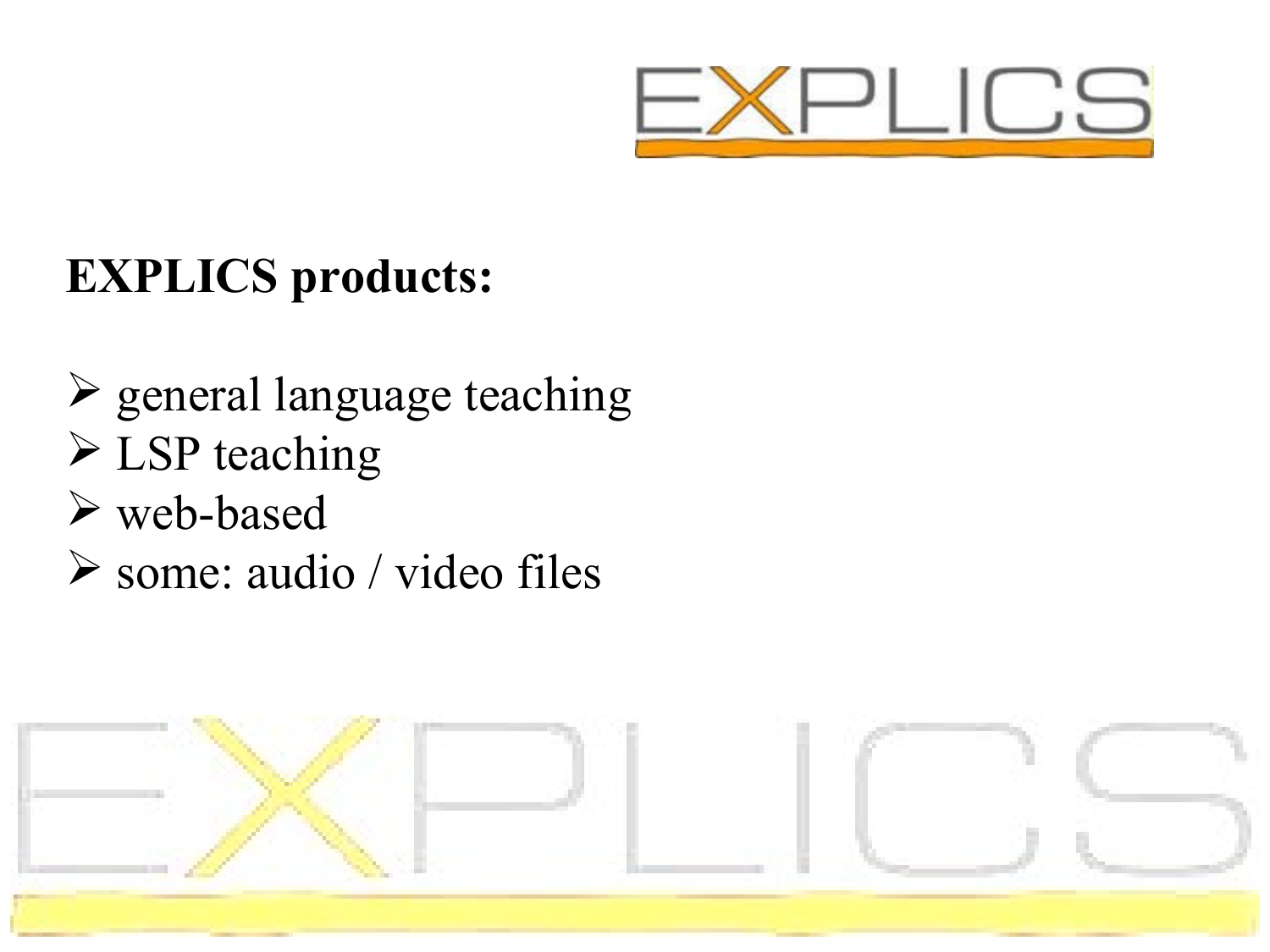

**… …** 

#### **Advantages:**

- $\triangleright$  higher degree of readability of material (photos, charts)  $\triangleright$  text material is well structured
- more text material can be used than with paper-based material
- $\triangleright$  can be linked to other websites; internet search activities can be integrated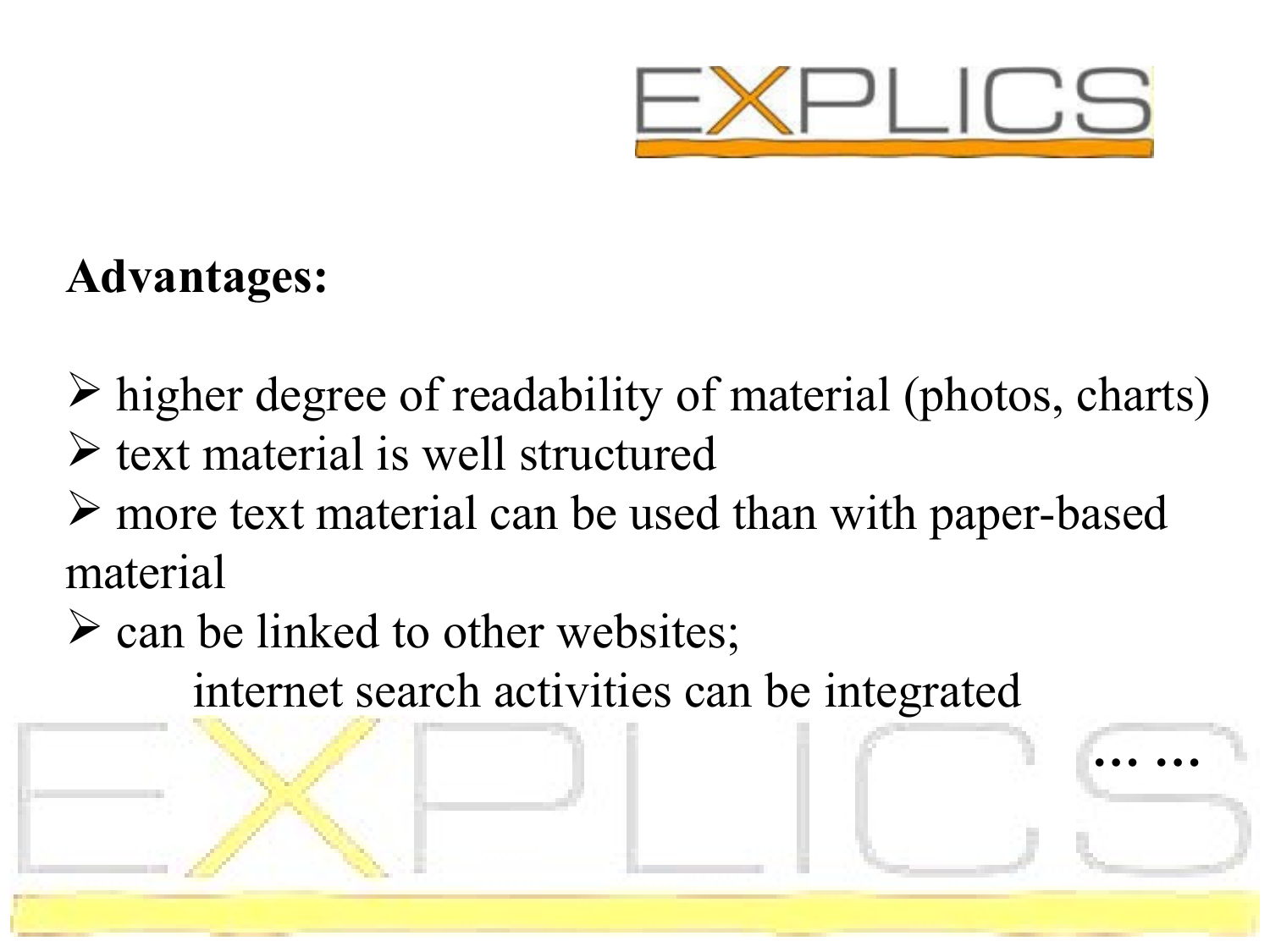

**… …** 

#### **Advantages:**

 "more attractive", "looks more up-to-date"  $\triangleright$  corresponds to activities the learners will encounter in their future (professional) life

## $\triangleright$  higher **motivation** of students

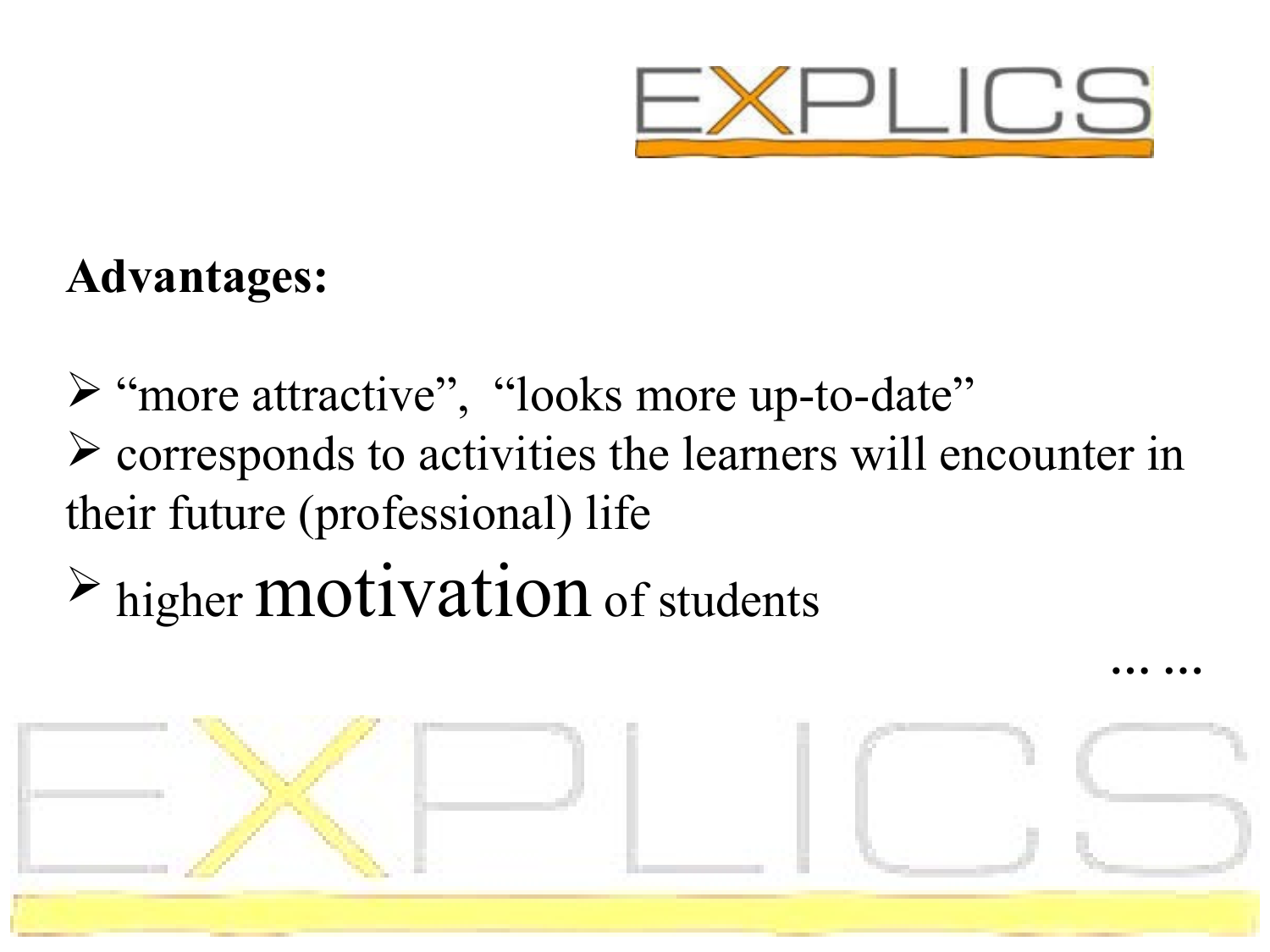

#### **Advantages:**

- $\triangleright$  stimulates learner autonomy
- $\triangleright$  less time pressure for the learner
- $\triangleright$  can be used in ODL situations
- $\triangleright$  can be used in a VLE
- $\triangleright$  can easily be updated

 complementary (vocabulary, grammar) activities can be uploaded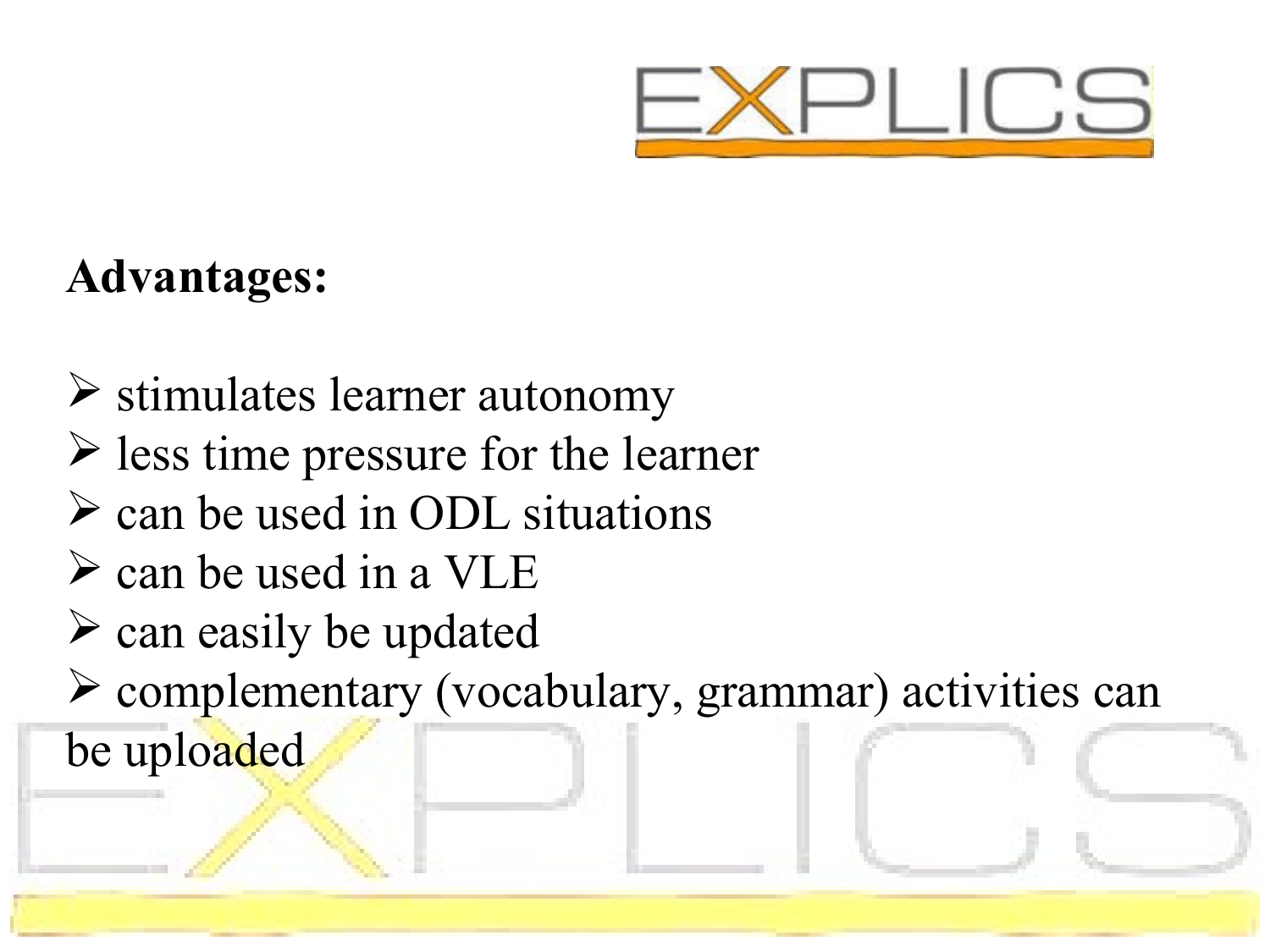

# *Examples of EXPLICS global simulation projects*

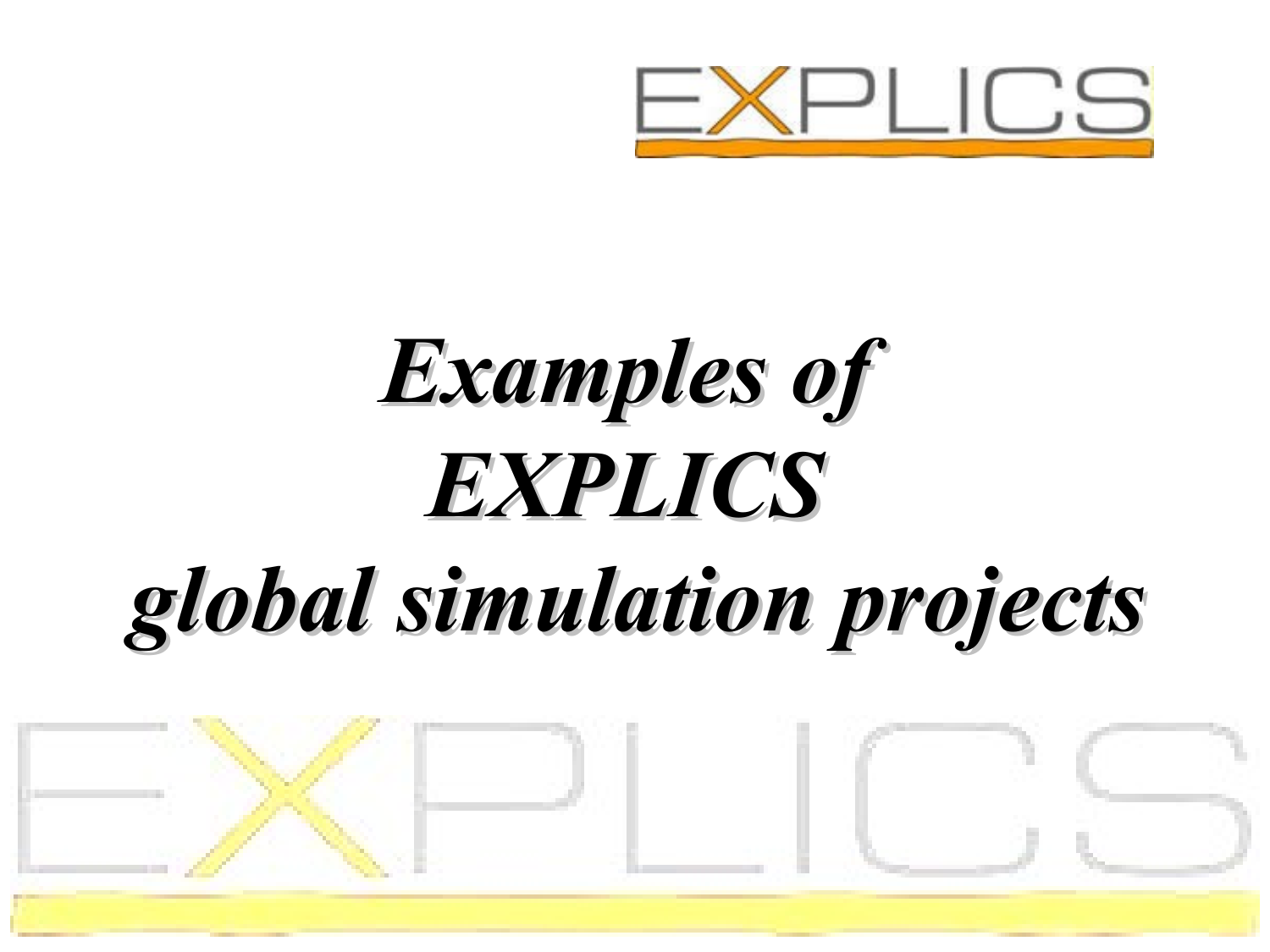### **EXPLICS global simulation – Slovak**



### Zahraniční študenti programu Erasmus na Slovenskej poľnohospodárskej univerzite

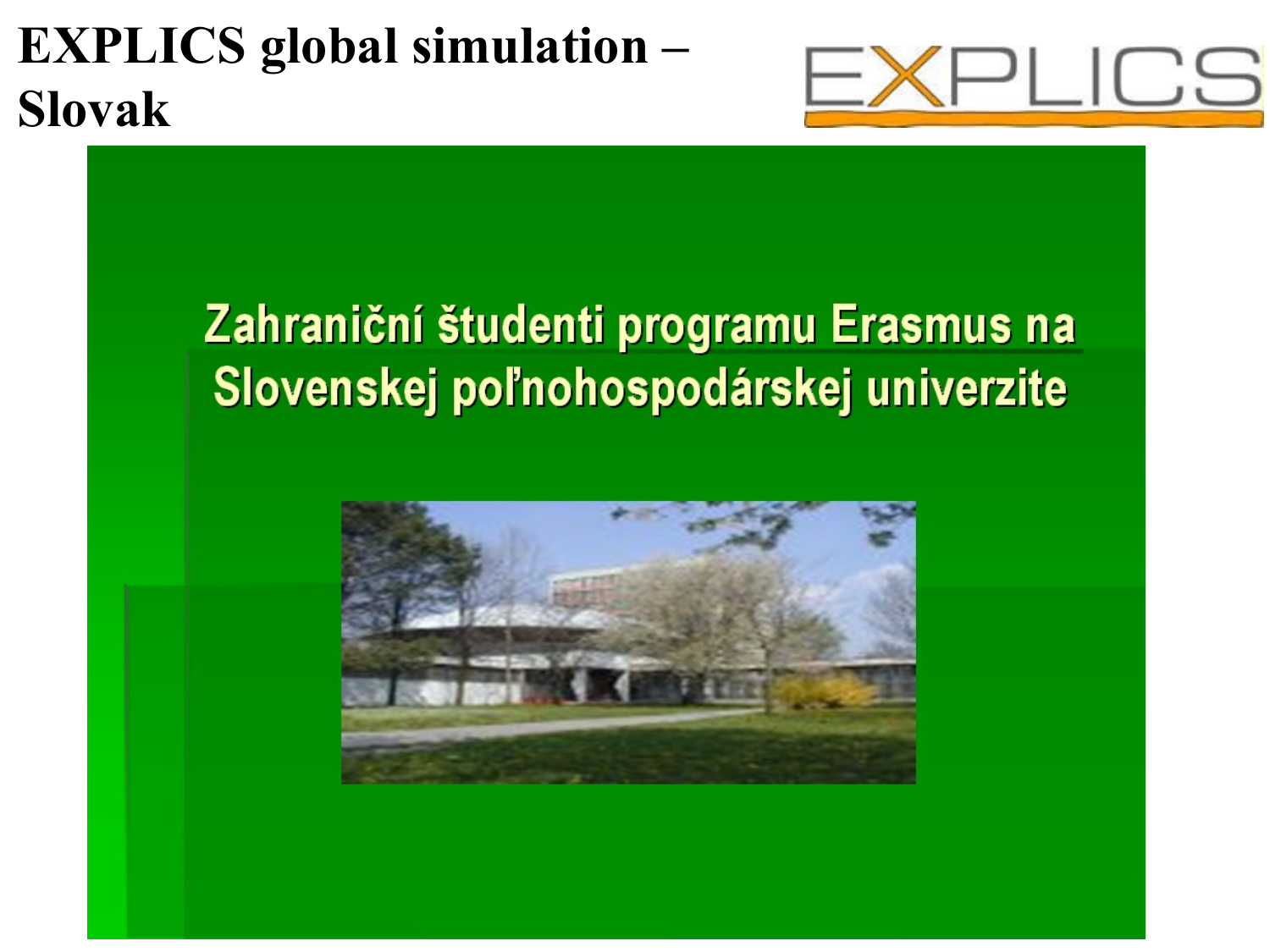### **EXPLICS simulation – French**



### **Simulation Project French C1: Le monde du vin**

**(Università di Padova)**

- **Thématiques**
- **Motivation : secteur vivace et caractéristique de la culture, de l'économie et du tourisme français.**
- **Adaptation : le style « entreprise familiale » permet de concevoir une simulation installée dans une maisonnée où gravitent différentes figures professionnelles (liées au monde du vin), politiques et autres (liées au tourisme).**

#### **Rayonnement thématique**

- **vers les aliments et l'œnogastronomie**
- **vers le propriétés perceptives du corps : goût, odorat etc.**
- **vers l'hygiène et la santé**
- **vers le législatif**
- **vers le tourisme régional**
- **vers les moyens de communication les plus variés liés aux grands déplacements et au tourisme : randonnées pédestres, VTT, ski, cheval...**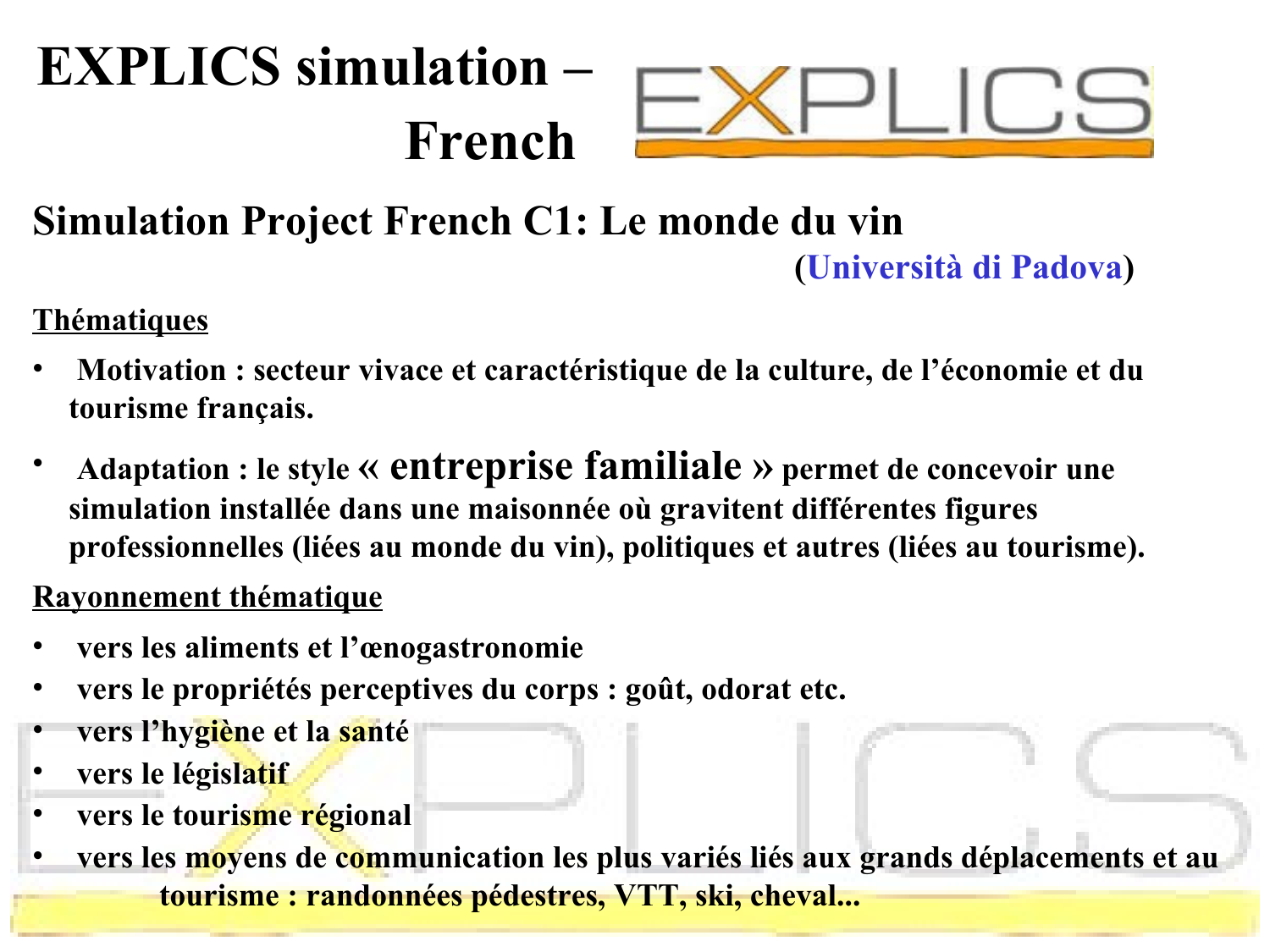### **EXPLICS simulation – French**



#### **Simulation Project French C1: Le monde du vin (Università di Padova)**

#### **Exploitation**

**De là peuvent s'engager de conversations et débats divers**

- **4. à propos d'un séjour de vacances à commander, négocier, gérer, payer : au téléphone, par lettre**
- **5. autour d'une table d'hôtes, avec repas et vins**
- **6. à la mairie avec les autorités locales**
- **7. face aux médias avec les journalistes**
- **8. sur le terrain avec les vignerons**
- **9. dans les caves avec le tastevin**
- **10. dans le musée familial avec un membre de la famille**

**Des exercices d'écriture peuvent viser à produire différents types de lettres et articles :**

- **lettres de transaction touristique (avec consignes minimales)**
- **lettres de transaction commerciale (avec consignes minimales)**
- **lettres ouvertes ou articles médiatiques de protestation (partant de données et modèles réels fournis par des articles disponibles sur le site ou accessibles en ligne, et par** *Mondovino***)**
- **lettres privées des touristes racontant leur séjour à des amis, etc (libres, ou inspirées d'un dvd touristique)**
- **critique cinématographique concernant le documentaire** *Mondovino***, partant de modèles authentiques disponibles sur le site ou en ligne (genre "cliquez pour donner votre avis")**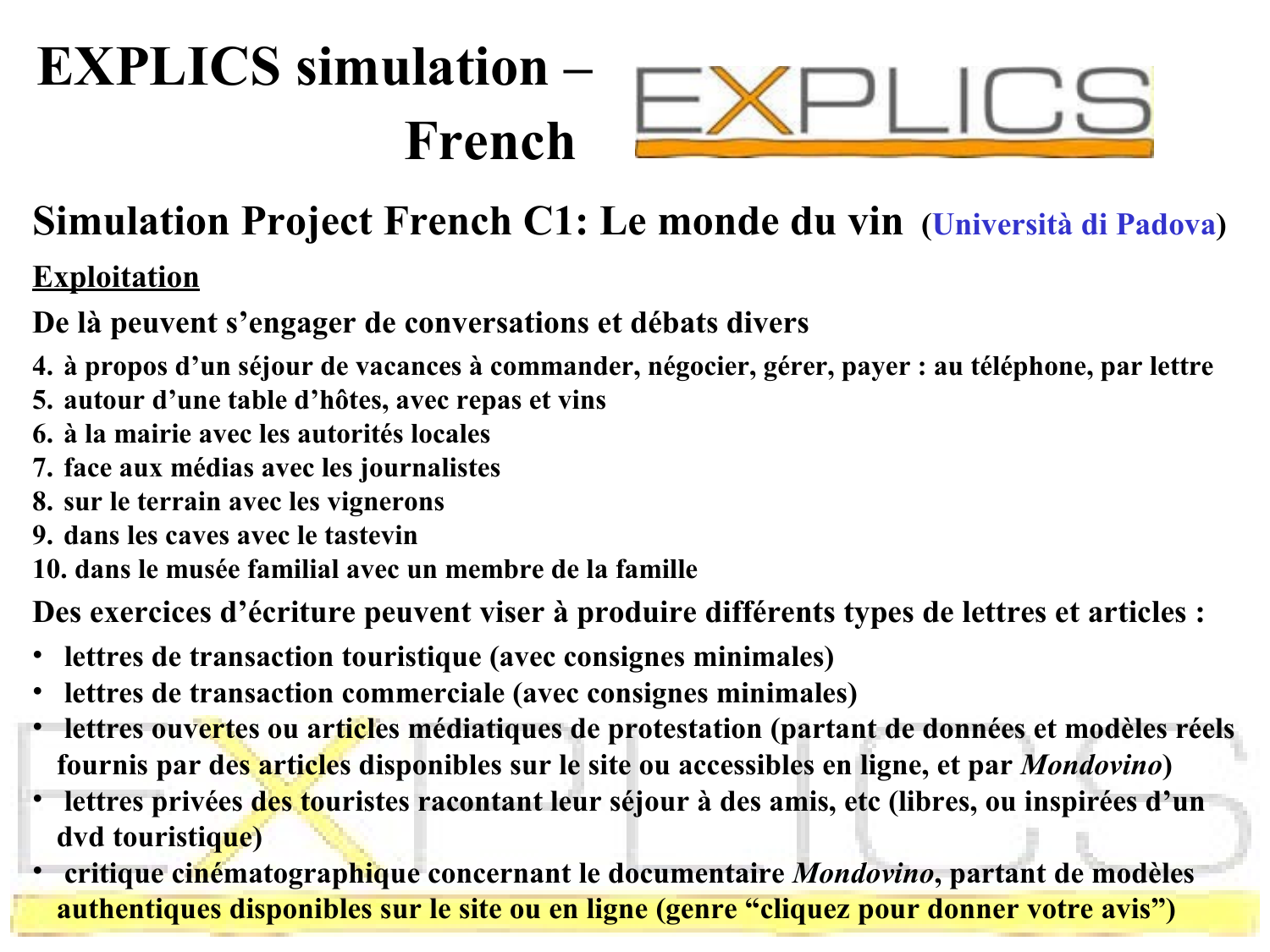

# *Examples of EXPLICS case studies*

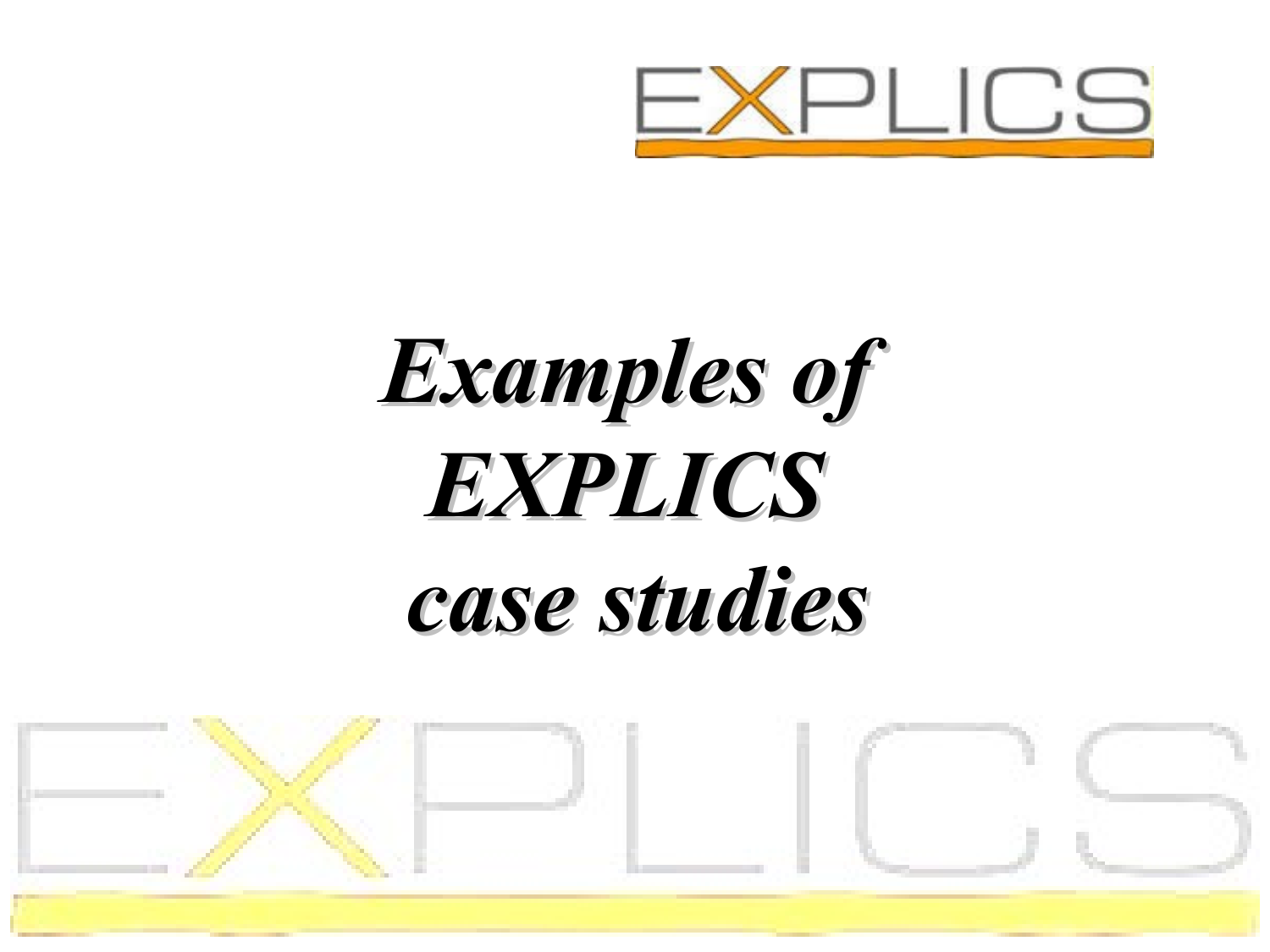### **EXPLICS case studies – Spanish**

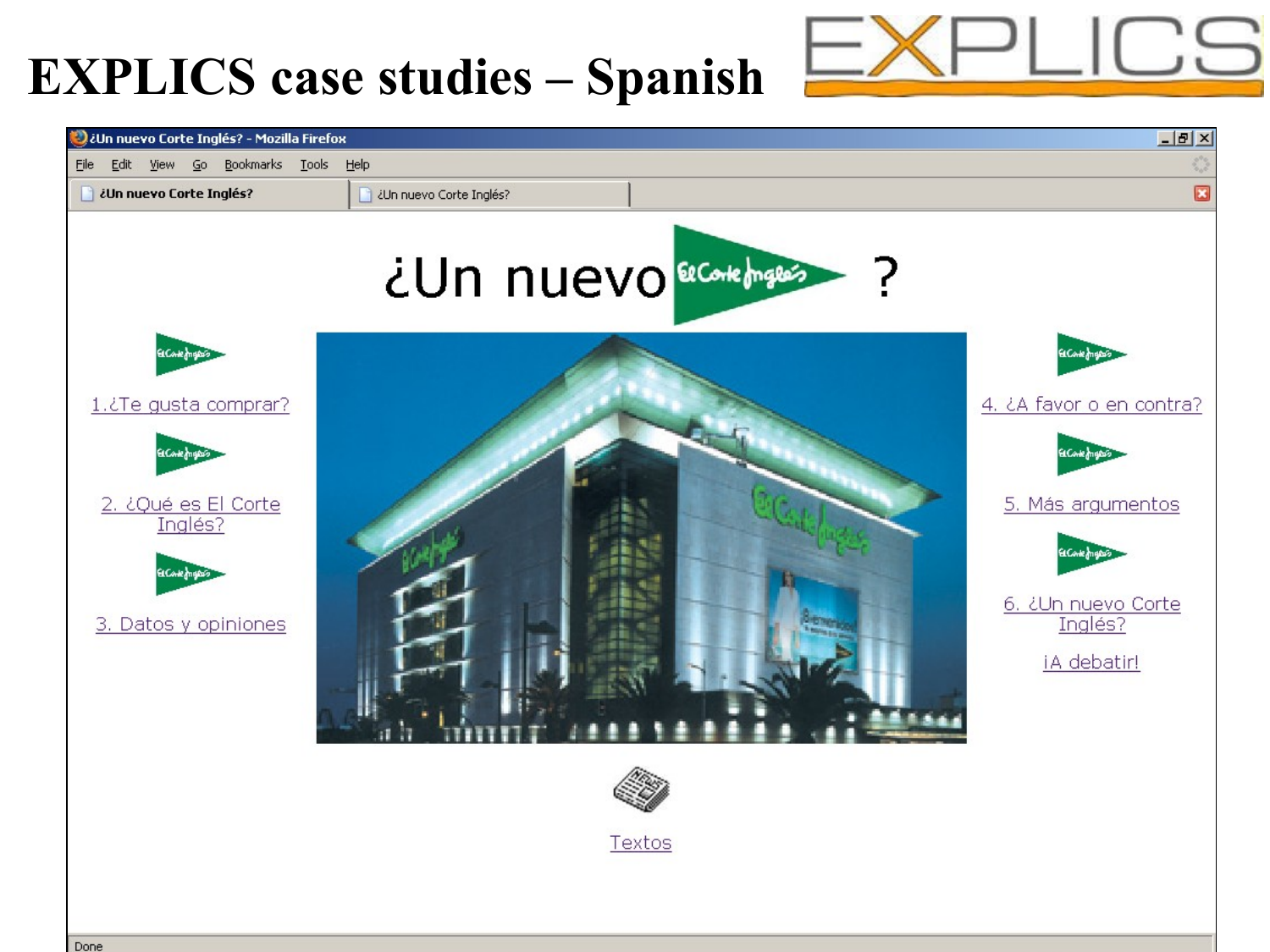### **EXPLICS case studies – Italian**



#### **La Cina si avvicina – Studio di caso per lo sviluppo dell'italiano turistico-economico (Università di Padova)**

**Situazione**

**Una delle varie sedi dell'agenzia viaggi Cisalpina di Padova è stata contattata da un'agenzia turistica della Cina affinché proponga dei pacchetti viaggio in Veneto per turisti cinesi.**

**Al fine di formare i propri operatori l'agenzia ha deciso di organizzare una giornata in cui degli esperti illustreranno le principali caratteristiche dei viaggiatori cinesi affrontando anche questioni riguardanti i rapporti commerciali Italia-Cina. L'agenzia si è rivolta agli organizzatori del nuovo Corso di laurea in Lingue, Culture e Mercati dell'Asia di Bologna e al 'Master of Business Administration' della Bocconi di Milano i quali hanno selezionato un gruppo di giovani formatori specializzati sull'argomento.**

**Obiettivi generali**

**6. Organizzare una presentazione orale con l'ausilio di fotocopie, lucidi o programmi informatici (ad esempio PowerPoint o Dreamweaver).** 

**7. Realizzare in forma scritta alcuni modelli di itinerari turistici nel Veneto rivolti a turisti cinesi.**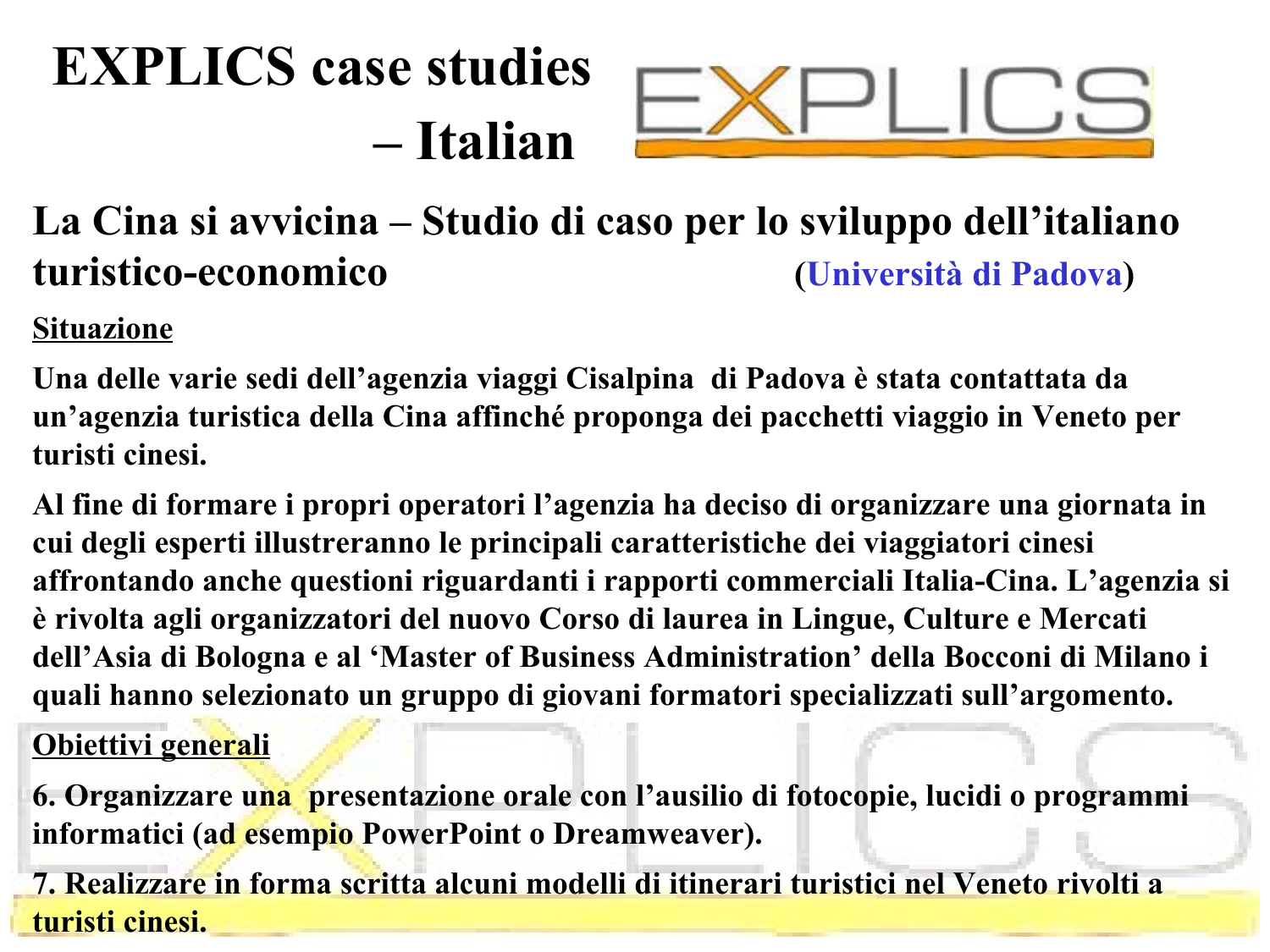### **EXPLICS case studies – Italian**



#### **La Cina si avvicina – Studio di caso per lo sviluppo dell'italiano turistico-economico (Università di Padova)**

#### **Obiettivi linguistici**

**3. Sviluppo delle abilità di comprensione orale e scritta attraverso l'ascolto e la lettura dei materiali dati e da ricercare per la preparazione del seminario simulato.** 

**4. Sviluppo delle abilità di produzione orale e scritta attraverso la simulazione delle presentazioni e dei laboratori previsti all'interno del seminario.**

#### **Compiti**

• **Assumete uno dei ruoli di formatore elencati sotto, scegliete tra il materiale offerto quello che si presta meglio a trattare il vostro argomento. Integratelo attraverso una ricerca su Internet a partire dai siti indicati. Sulla base di tutte le informazioni raccolte preparate una presentazione orale che abbia anche una traccia scritta (ad esempio su Powerpoint o su lucidi).** 

• **Organizzate un laboratorio per la realizzazione di alcuni modelli di itinerari turistici nel Veneto che tengano conto degli aspetti trattati durante il seminario.**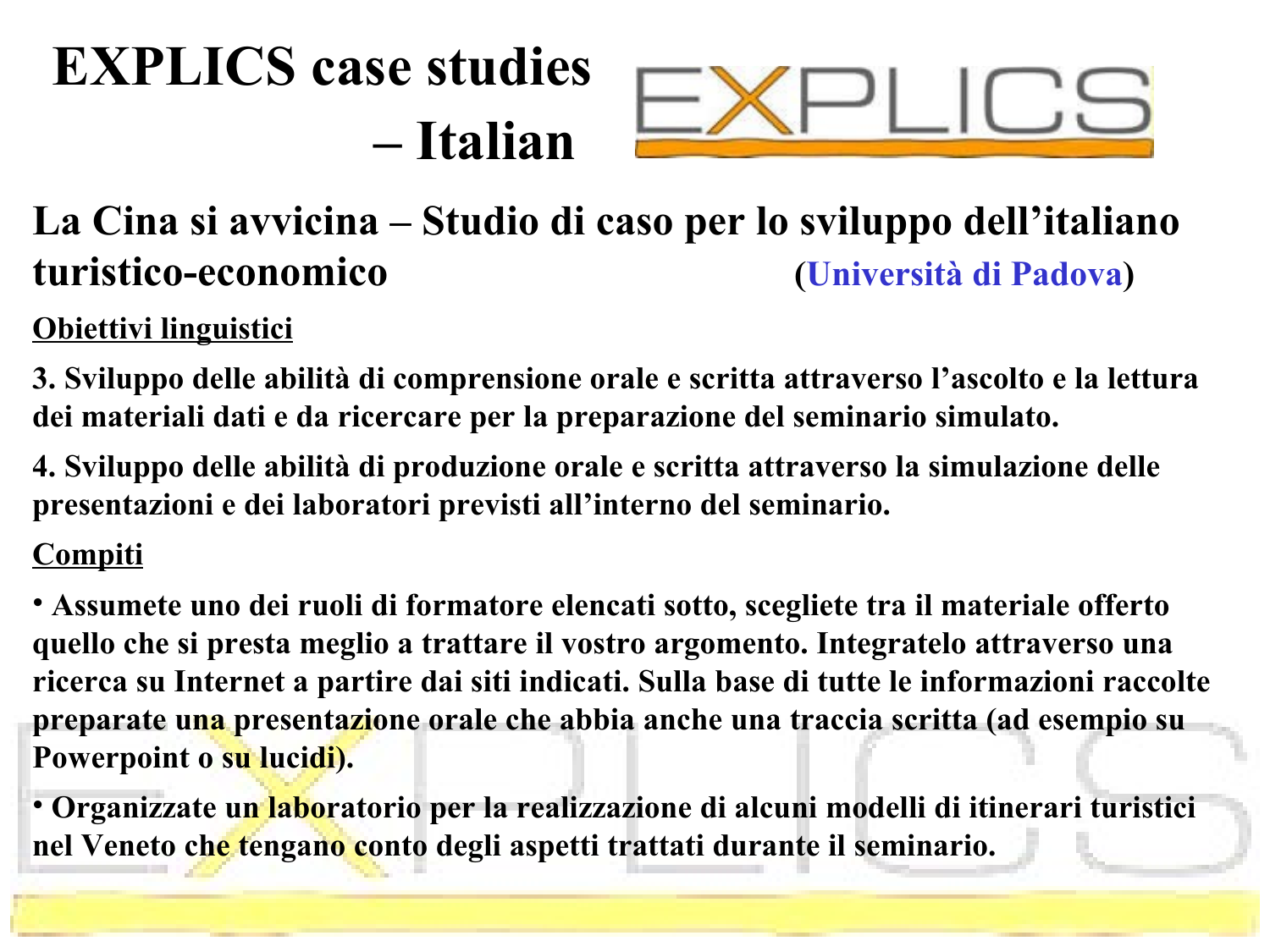

### **Disability rights – the Ryanair Lawsuit (Università di Padova)**

#### **Background Information**

**In 2002 the Disability Rights Commission (DRC) began legal proceedings against the low cost airline company Ryanair and the British Airport Authority (BAA) for charging disabled passengers extra for wheelchair assistance. At the beginning of 2004, a disabled man who had been asked to pay £18 to use a wheelchair at Stansted Airport won a course case against Ryanair and was awarded compensation. As a consequence Ryanair has announced that all passengers will be charged an extra 50p in order to cover wheelchair costs.**

#### **Situation**

**The British Department for Transport has made a proposal to create an effective regulation to prevent PRMs (persons with reduced mobility) facing both refusal of carriage and additional charges for assistance. The regulations would transfer responsibility for the provision of PRM assistance to airport managing bodies. However, three possible outcomes have been identified:**

**Option 1 – support the proposed regulation.**

**Option 2 – support the proposal but with an amendment to allow airlines to opt out. Option 3 – oppose the proposal.**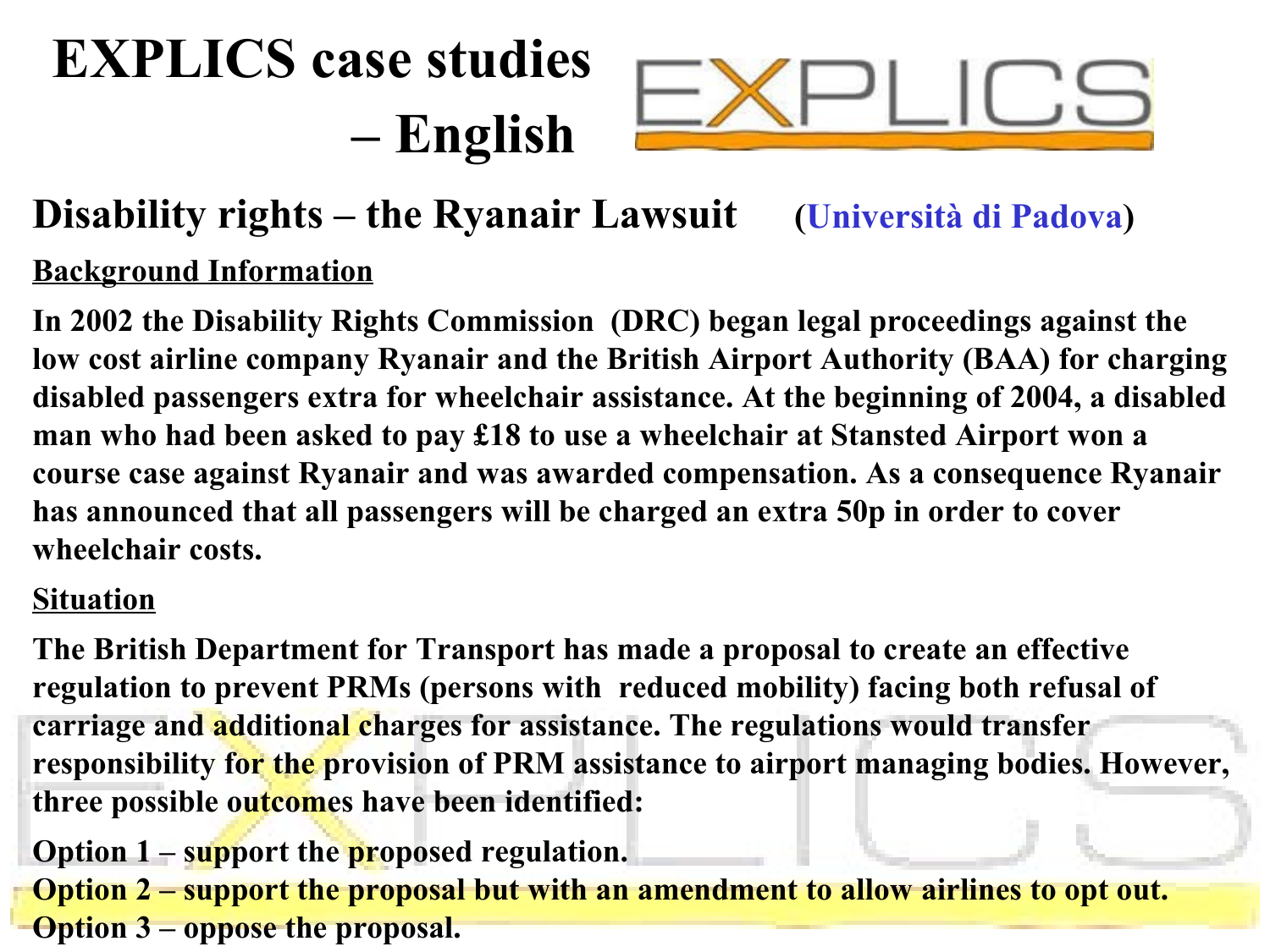



### **Getting ready for the case study – preparatory work**

### **Tasks on audio-recorded interview with Miriam Whitfield of Social Vocational Services, Inc.**  You will listen to a recorded interview with Miriam Whitfield, who works for Social Vocational Services, Inc. (SVS) in California.

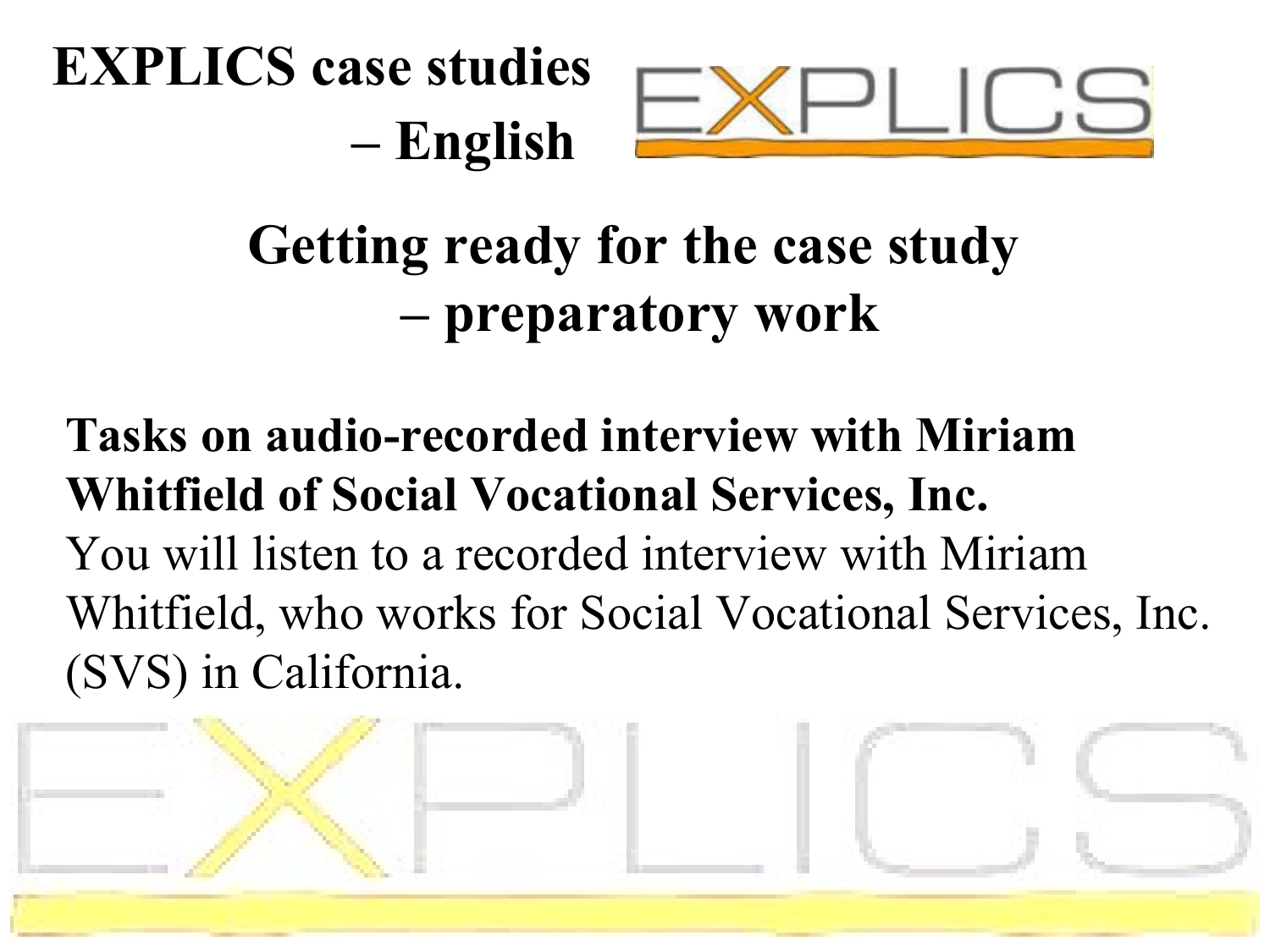

### **A. Background knowledge**

Ms. Whitfield uses some terms which relate to U.S. institutions assuming that the interlocutor will know about these. What previous knowledge do you have about each of the terms listed below? What can you understand from the terms themselves? Do you know specifically how they apply to U.S. institutions? You may want to do some research, either before or after listening. *Social security*

*Medicaid*

*The Lanterman Act the state Department of Rehabilitation the welfare system Independent Living Skills Services (ILS)*

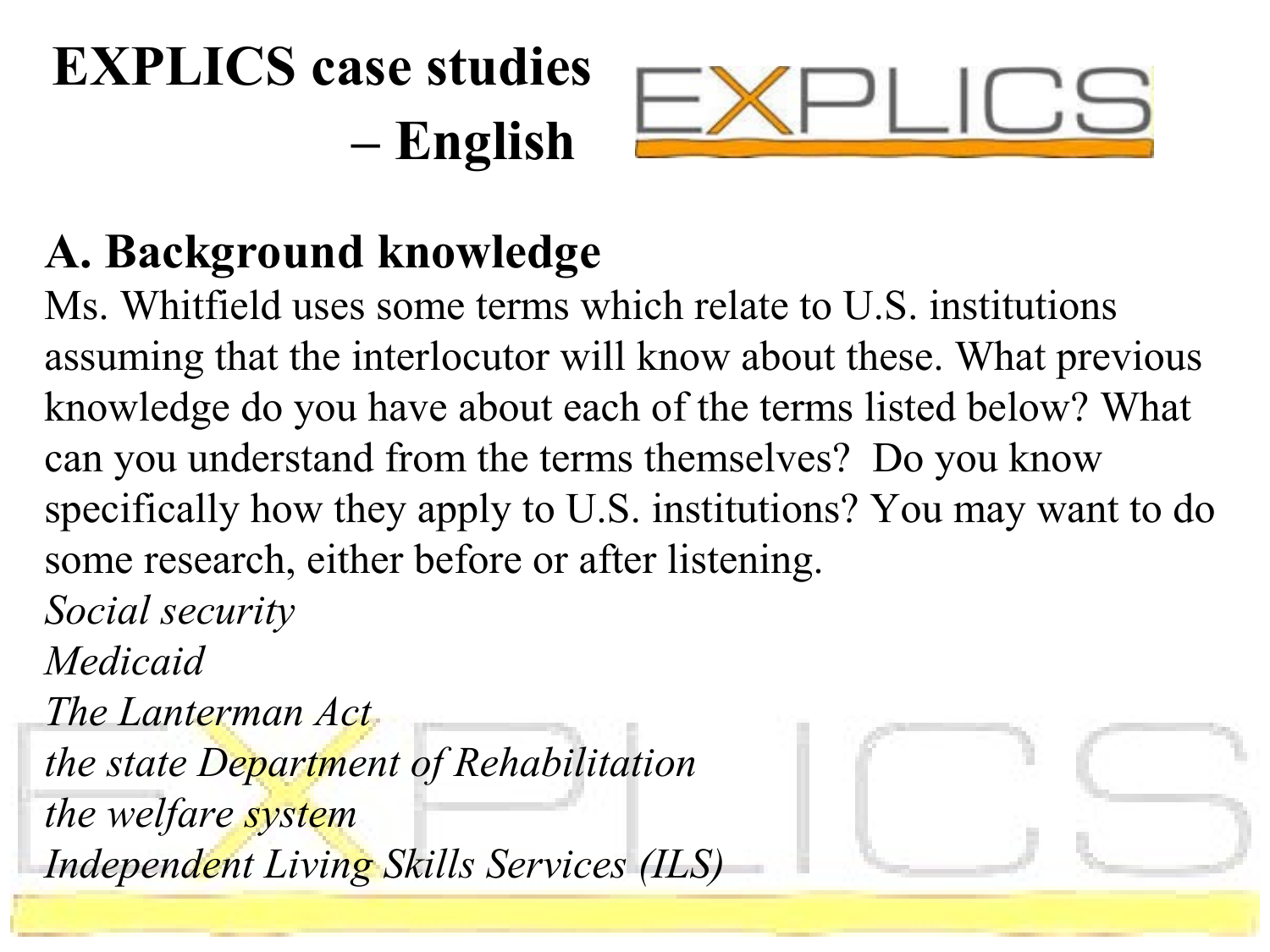

# **B. Comprehension items**

Read the following items before listening to each part of the audio. Choose the best completion of each, either while listening or after you have heard the recording, on the basis of what you have heard.

Part 1

1. California's provision for people with disabilities is unique in that ...

a.) special adaptive devices are provided.

### **b.) employment is seen as a right.**

- c.) its purpose is to help them survive.
- d.) it is part of the welfare system.

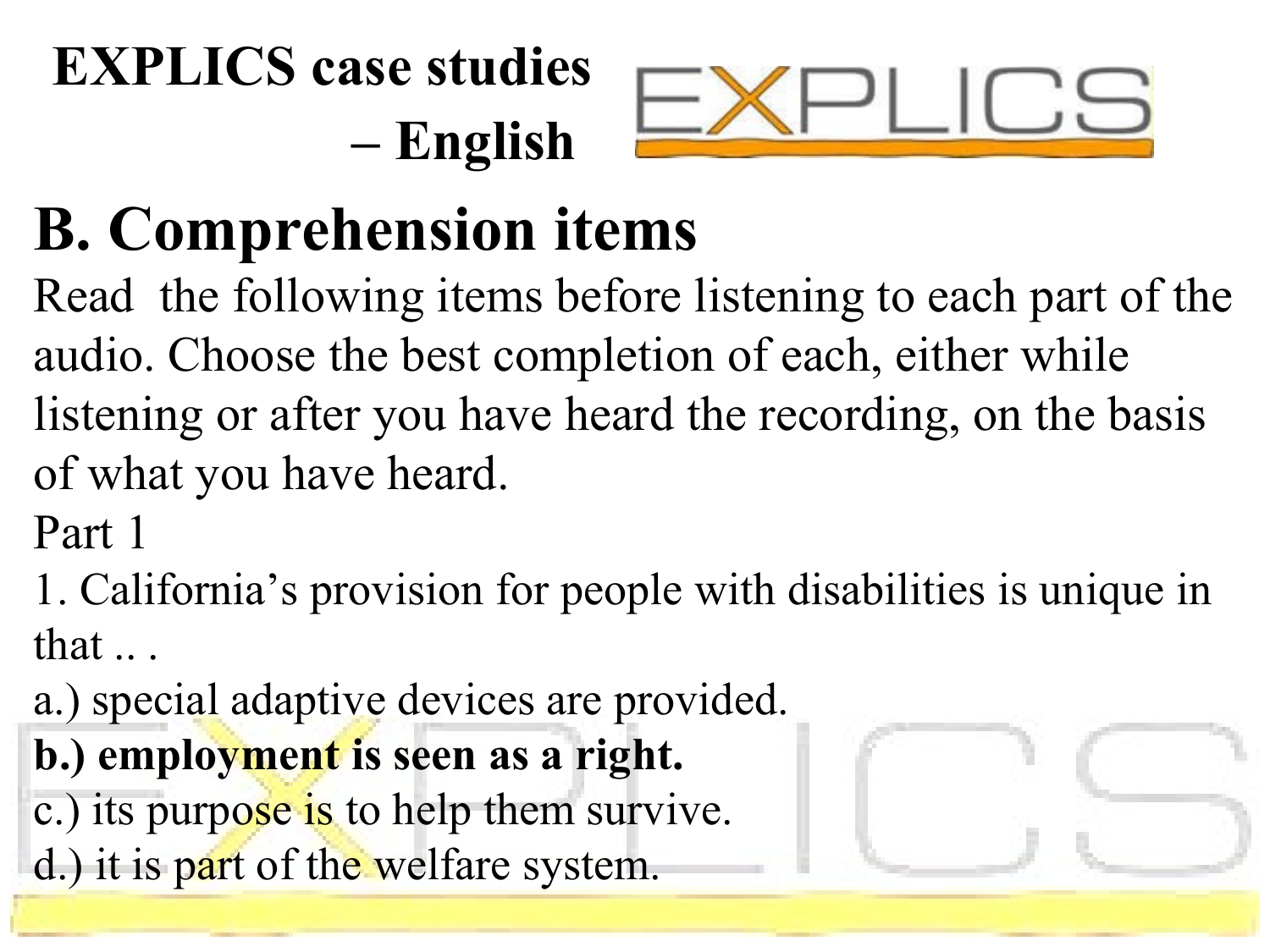

# **C. Work on lexicon**

Fill the blanks with words or expressions from the list below.

1. Four developmental disabilities:

 $\qquad \qquad , \qquad \qquad \qquad .$ 

2. A synonym of *right*:

3. Reactions against the cutting of services for people with disabilities:

 $\mathcal{L}_\text{max}$  , where  $\mathcal{L}_\text{max}$  is the set of  $\mathcal{L}_\text{max}$ 4. Some options offered to people with disabilities:  $\blacksquare$  , and the contribution of the contribution of the contribution of the contribution of the contribution of the contribution of the contribution of the contribution of the contribution of the contribution of the cont  $\frac{1}{2}$  ,  $\frac{1}{2}$  ,  $\frac{1}{2}$  ,  $\frac{1}{2}$  ,  $\frac{1}{2}$  ,  $\frac{1}{2}$  ,  $\frac{1}{2}$  ,  $\frac{1}{2}$  ,  $\frac{1}{2}$  ,  $\frac{1}{2}$  ,  $\frac{1}{2}$  ,  $\frac{1}{2}$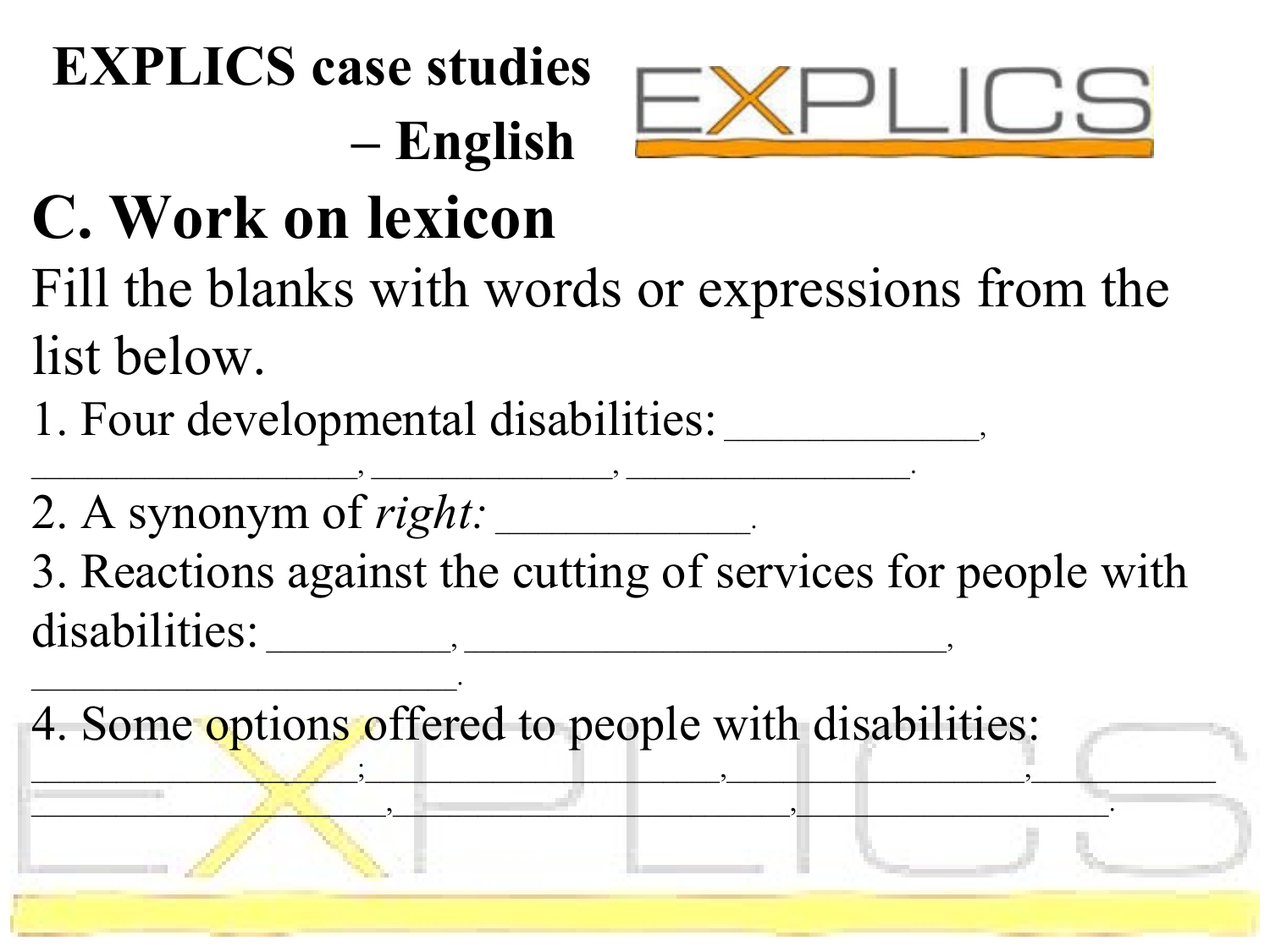

#### a job coach

a support person in the work place

adaptive devices

autism

cerebral palsy

day programs

entitlement

group homes

independent living skills services

**lawsuits** 

lobbies

mental retardation

seizure disorder

self-advocacy groups becoming active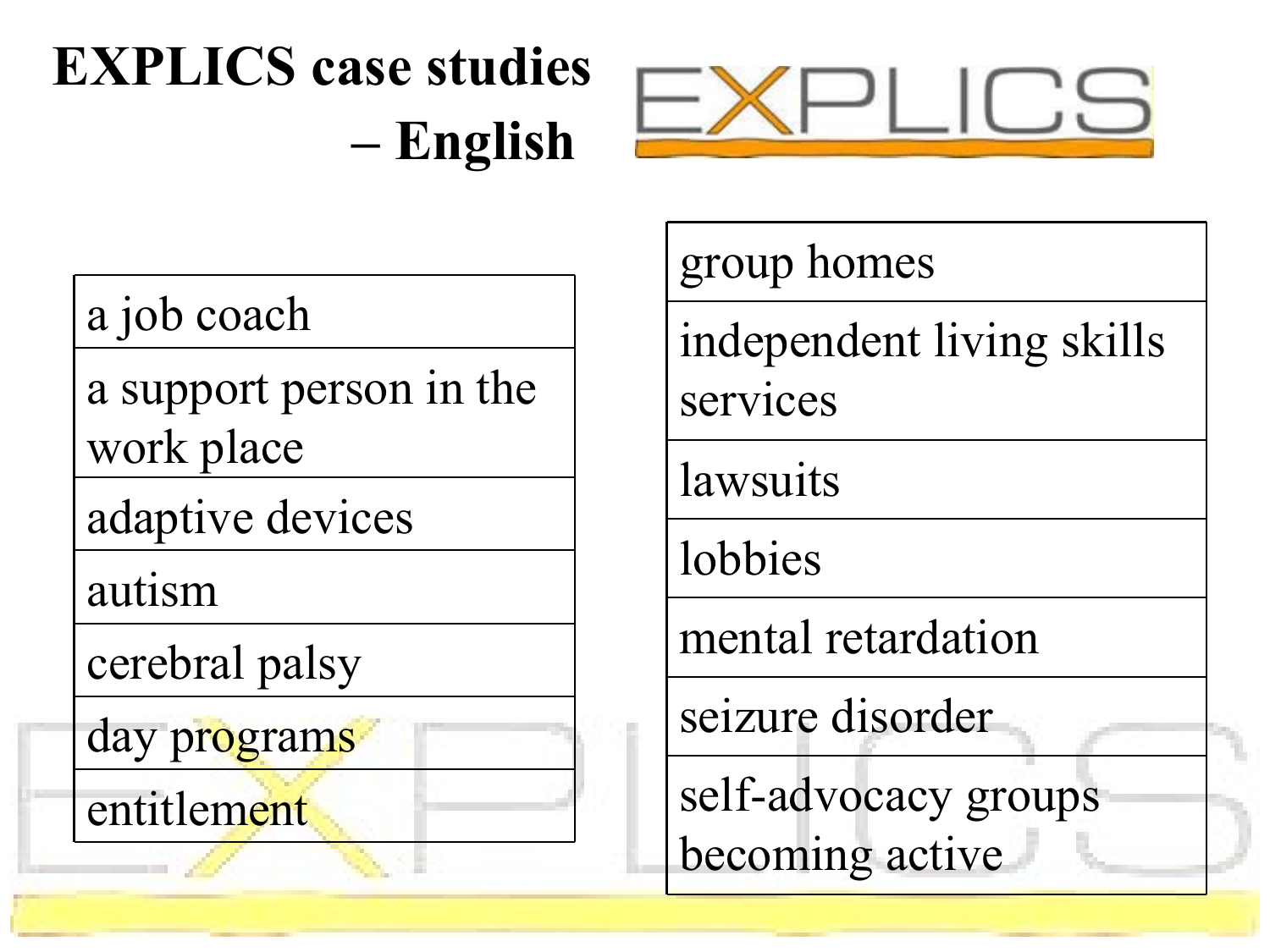

A man charged £ 18 to use a wheelchair at Stansted Airport has begun a court action against the airport and the airline company.

Part 1

Work in groups of 2, 3 or 4 students to discuss why you think the man has begun a court action. What do you think is wrong with asking the man to pay £18?



Part 2

Read the statements made by or relating to some of the people or organisations involved in the case. Match a statement to each person or organisation. Discuss your ideas in groups.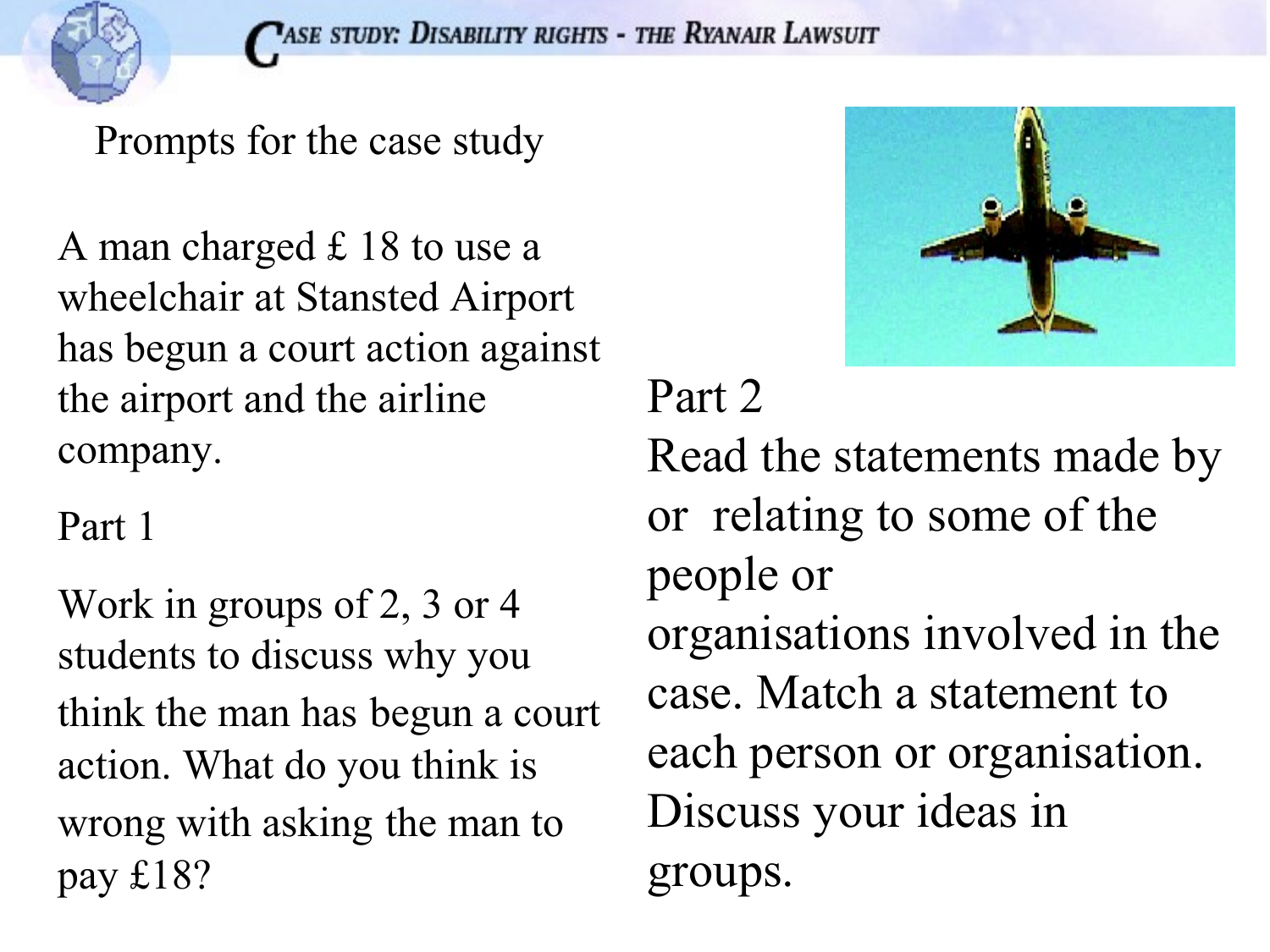

Prompts for the case study

- a. Disabled passenger b. Disability Rights Commission c. Disabled passenger's lawyer
- d. Airline representative
- e . Stansted spokesman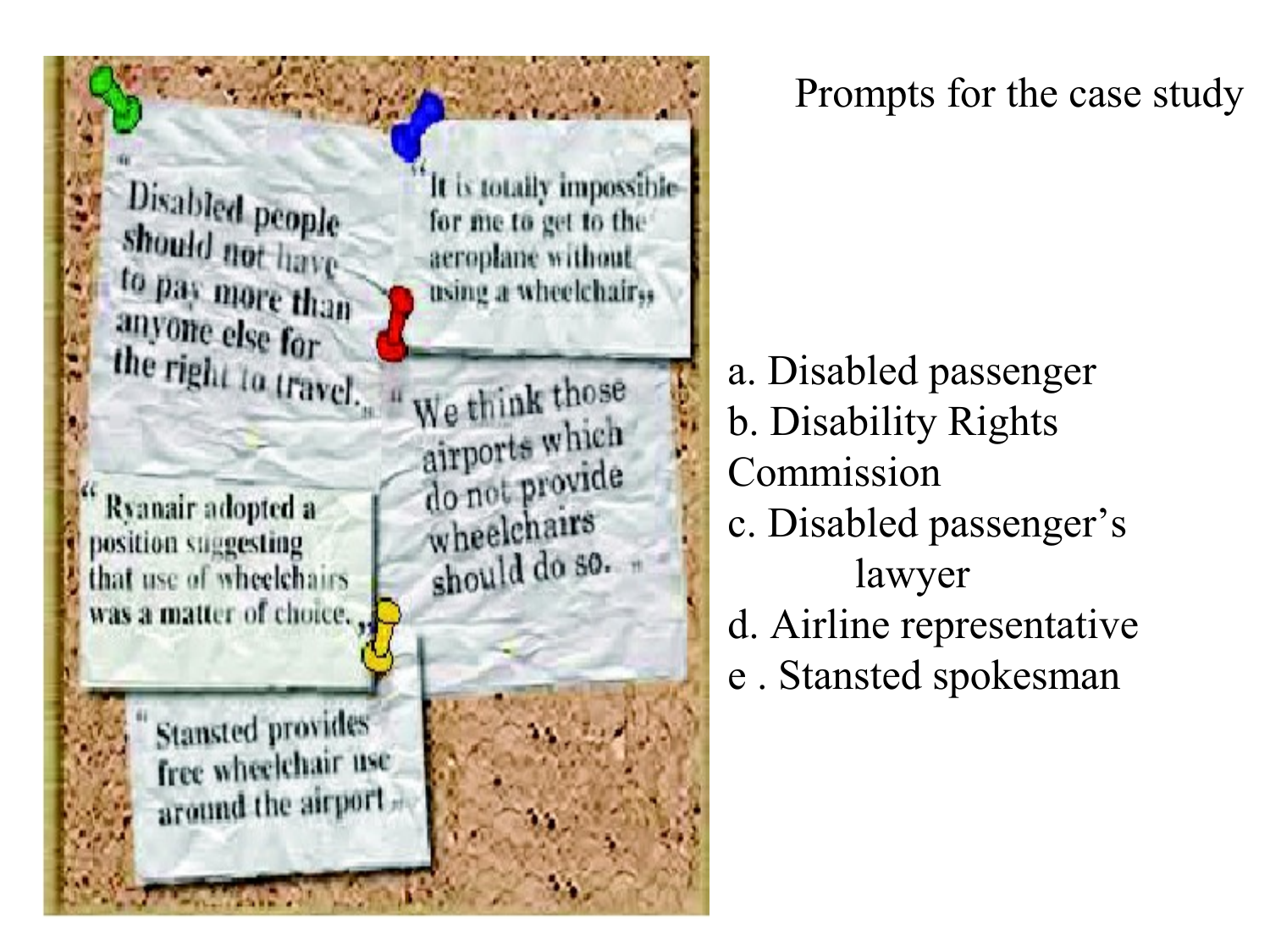

### **Simulations** can be seen as:

1. Virtual laboratories for the study of behaviour and the evolution of systems, ranging from flight simulators to simulation of surgery

2. Constructivist laboratories to learn about roles in organisations, i.e. business games

3. Laboratories to study concepts and models where students take on the roles of researchers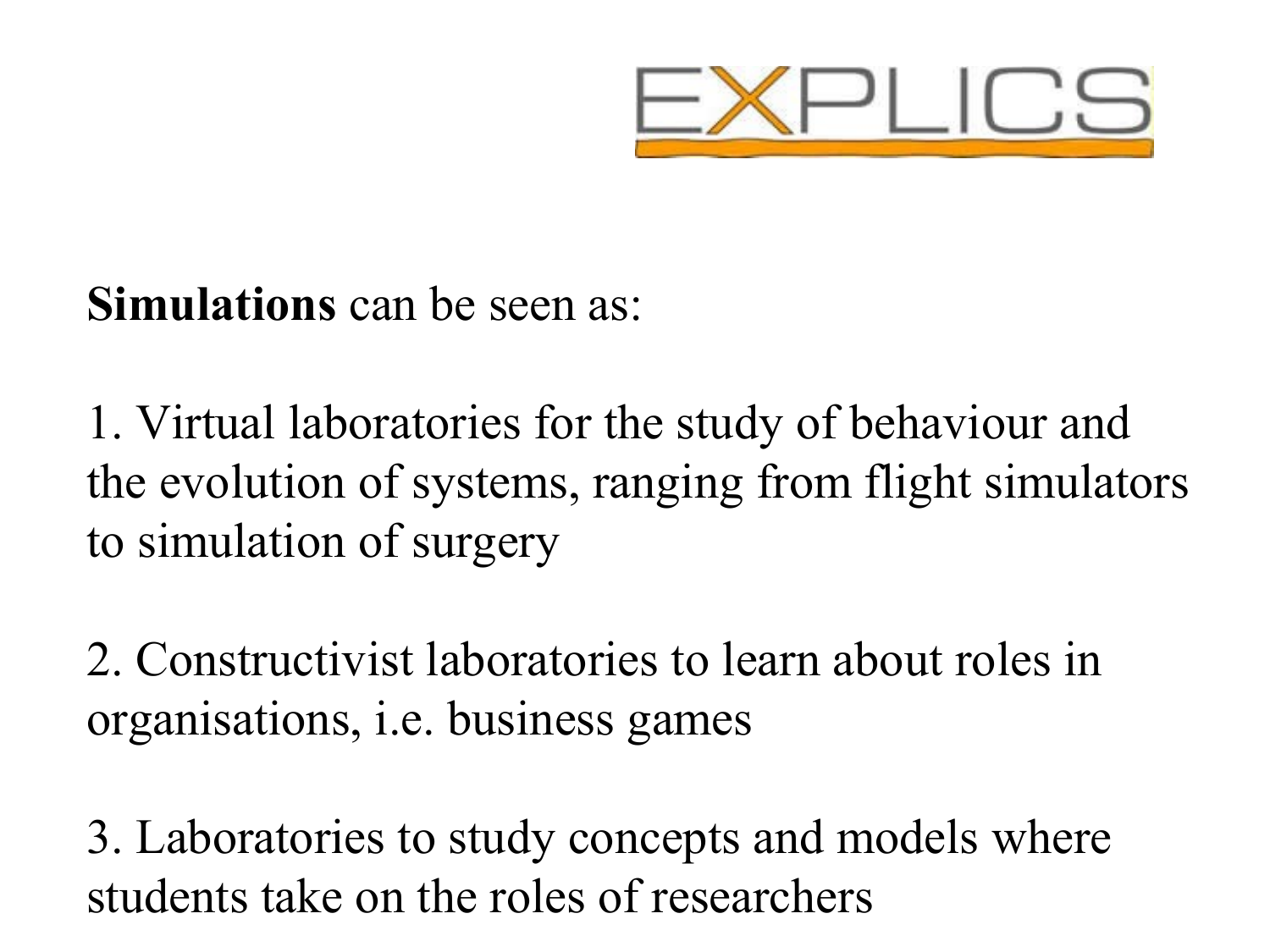

### **Advantages:**

- 1. Experiment with real problem-solving
- 2. Use one's skills and test one's intuitions in risk-free environments
- 3. Make and test hypotheses, identify models and behaviours, make decisions and observe their consequences
- 4. Study the impact of changes and hence adjust behaviour
- 5. Make mistakes and correct them thanks to feedback
- 6. Participants are actors in the simulation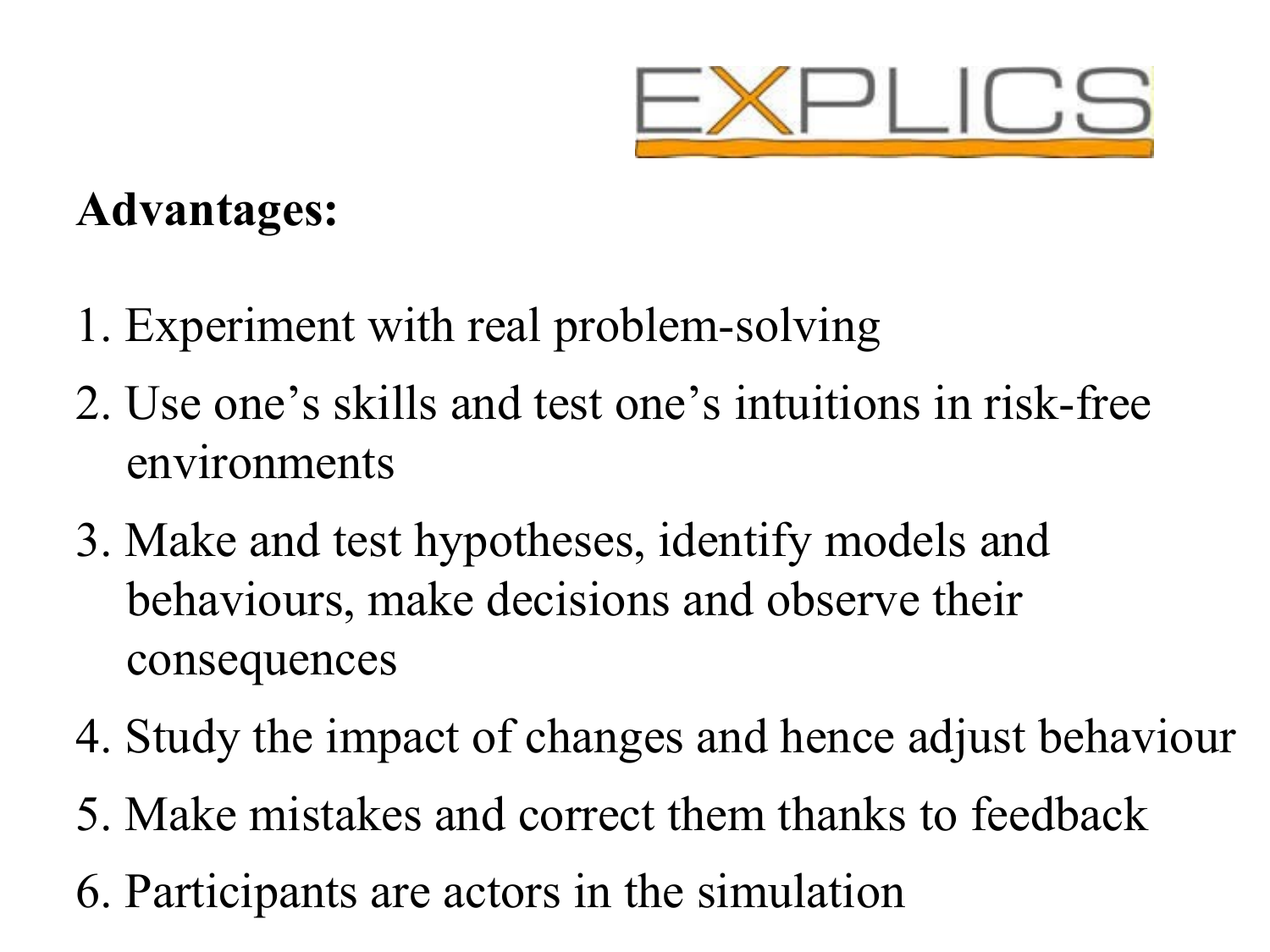### **Case studies**:

- 1. Decisions or dilemma cases
- 2. Appraisal cases or issue cases
- 3. Case histories

website

### **Case study with automated feedback:**

- 1. Analysis of documentation
- 2. Analysis of problem(s)
- 3. Study of possible solutions and decision
- 4. Discussion of different points of view
- 5.Comparison/contrast with expert's opinion



Explics will combine

piloting

**Case study conducted with tutors or co-operating with peers:**

- 1. Analysis of documentation
- 2. Analysis of problem(s)
- 3. Evaluation of possible solutions
- 4. Proposed solution
- 5. Evaluation of consequences of decision